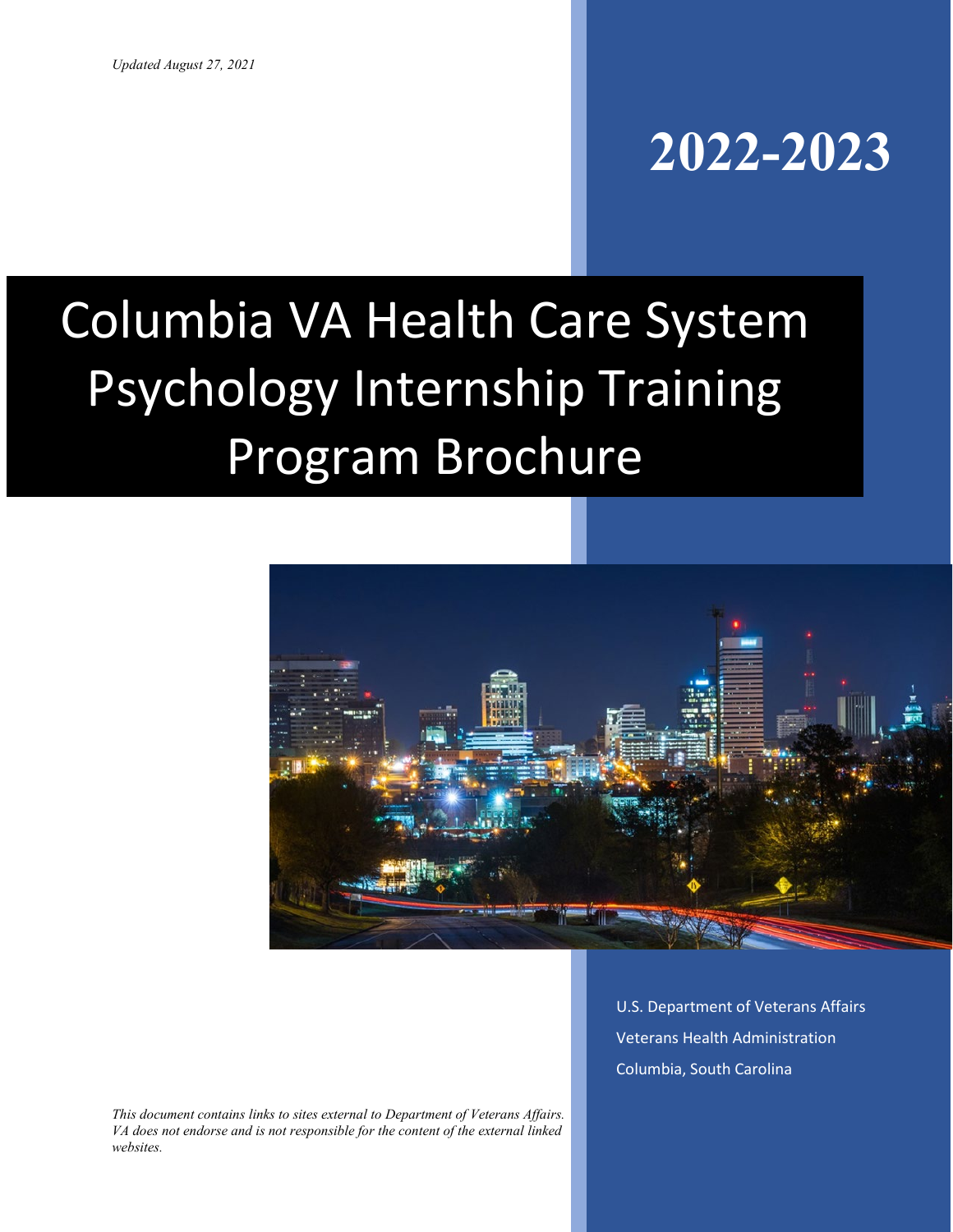

#### **Columbia VA Health Care System**

Psychology Clinical Training Director Mental Health Care Service Line, Building 106 (116) 6439 Garners Ferry Road Columbia, S.C. 29209

## **APPIC MATCH Number: 2174 Applications Due: November 7th**

## **Columbia VA Health Care System Psychology Internship**

## *Accreditation Status*

The predoctoral internship program at the Columbia VA Health Care System in Columbia, SC was founded in 2011. The program has been accredited by the Commission on Accreditation of the American Psychological Association since 2014. Our program is also a member of the Association of Psychology Postdoctoral and Internship Centers (APPIC) and follows the match process.

## *Psychology Setting*

The training program is at the Columbia VA Health Care System. It has been an approved training site for psychiatry residents, medical residents, social work interns, and nursing students for over 20 years. For more information, please go to the web site: *<http://www.columbiasc.va.gov/>*

Within the medical center, psychology training is mainly conducted in the context of the Mental Health Service Line (MHSL), a multidisciplinary department including professionals from the following disciplines: psychology, psychiatry, social work, nursing,clinical pharmacy and addictions therapy. The mission of the MHSL is to provide quality patient care, training and research. The Psychology Internship Clinical Training Director(s) and the Psychology Internship Training Committee members facilitate the majority of psychology training activities.

Currently, there are over 40 doctoral level psychologist positions through the Columbia VA Health Care System, some of which are assigned to one of our VA outpatient clinics. A broad range of experience, interest and expertise is represented by the Psychologists and include areas such as posttraumatic stress disorder (PTSD), substance abuse and co-occuring disorders, primary care and health psychology (Patient Aligned Care Team-Behavioral Health), psychological assessment, military sexual trauma (MST), neuropsychology, dementia, traumatic brain injury (TBI), pain psychology, end of life issues, geropsychology, suicide prevention, and serious mental illness. Psychology staff come from diverse academic backgrounds and ascribe to a range of theoretical orientations including cognitive behavioral, psychodynamic, experiential, interpersonal, existential, gestalt, and a hypothesis-driven integrative approach to assessment.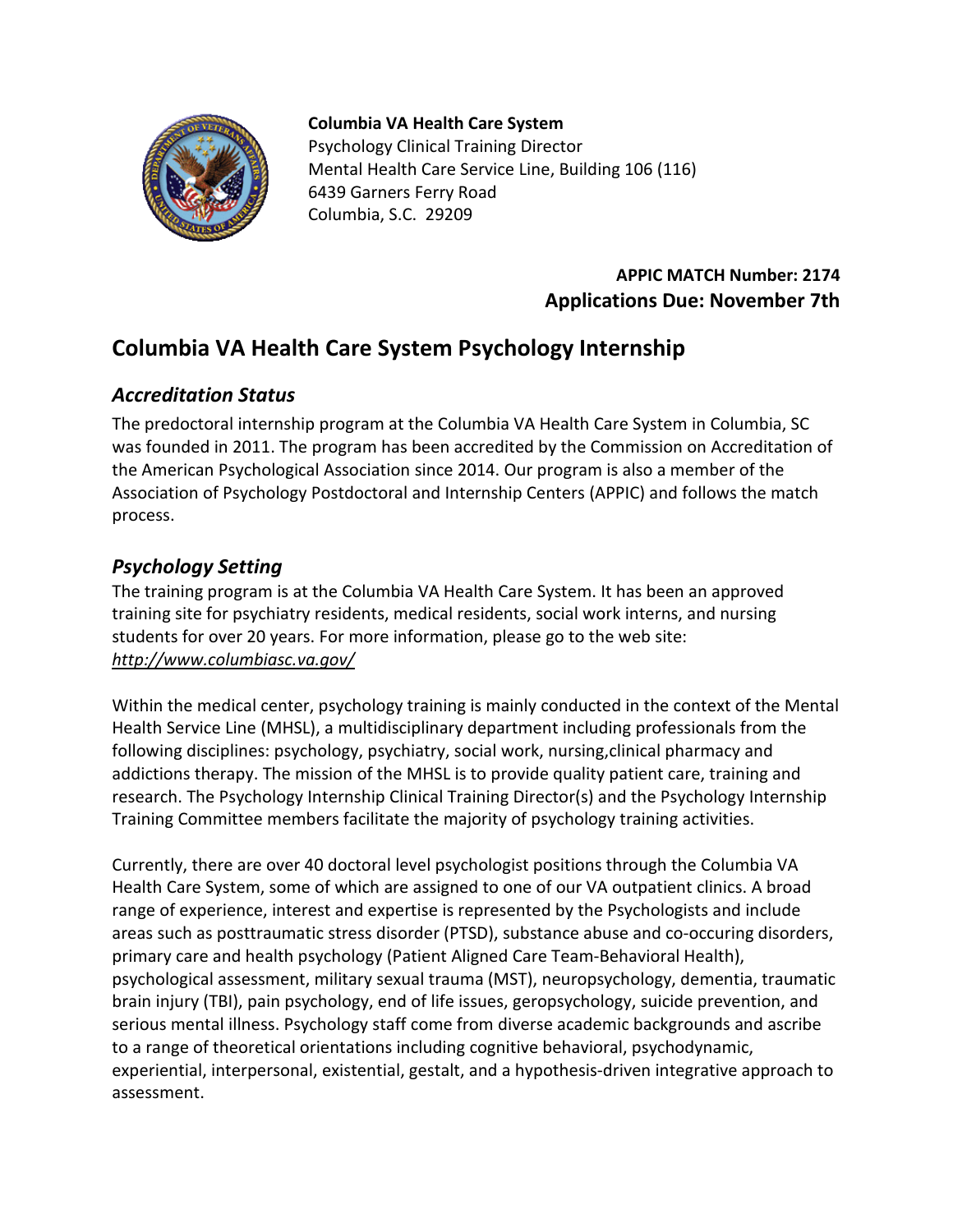## *Training Model and Program Philosophy*

The Columbia VA Health Care System Psychology Internship Training Program adheres to the Practitioner-Scholar Model of academic training and practice. A generalist approach to training is believed to set a firm foundation for professional competence. At Columbia VA Health Care System, we believe a core general base is needed prior to becoming a competent and skilled specialist. The goals are to train interns to deal with issues found in the VA medical system, as well as other medical and mental health settings. We encourage learning that is culturally sensitive, diverse, creative, thoughtful, and we facilitate the use of empirically based and supported practices, scholarly inquiry, and good clinical judgment. It is the intention of the internship training program to allow interns to choose specific areas of interest to explore and develop further, while obtaining a general understanding of the Veteran population. This will allow for exposure to breadth of generalized training experiences, while also allowing interns to choose specific areas of interest to explore and develop further. Our application of the Practitioner-Scholar Model can be seen in the core design of the Columbia VA Health Care System internship training program and is demonstrated throughout the training year.

The training year focuses on the practical application of scholarly knowledge through assessment, diagnostics, treatment, training, research, inter and multi professional collaboration, supervision, and professional development. The intention is to build upon an intern's knowledge base and extend that knowledge to specific situations and obstacles encountered during the internship year, thus preparing the intern for a post-doctoral residency and the entry-level practice of professional psychology. Interns are involved in direct patient care in all treatment settings, while taking increasing responsibility for treatment decisions as their knowledge and skill level increases. Interns are expected to begin to understand their own limitations and strengths while demonstrating professional behavior and conduct.

## *Program Goals & Objectives*

The goals and objectives of this program reflect our dedication to providing a broad training experience designed to prepare Interns for working in a variety of settings. Each trainee is measured on many aspects of 9 profession-wide competencies to ensure they are prepared for independent practice by the end of the training year. The nine competencies are as follows:

- 1. Broad-Based Skills in Psychological Assessment
- 2. Broad-Based Skills in Psychological Interventions
- 3. Research
- 4. Consultation and Interprofessional/Interdisciplinary Skills
- 5. Professional Values, Attitudes, and Behavior
- 6. Supervision Skills
- 7. Effective Communication and Interpersonal Skills
- 8. Understanding of Ethical and Legal Standards
- 9. Sensitivity to Individual and Cultural Diversity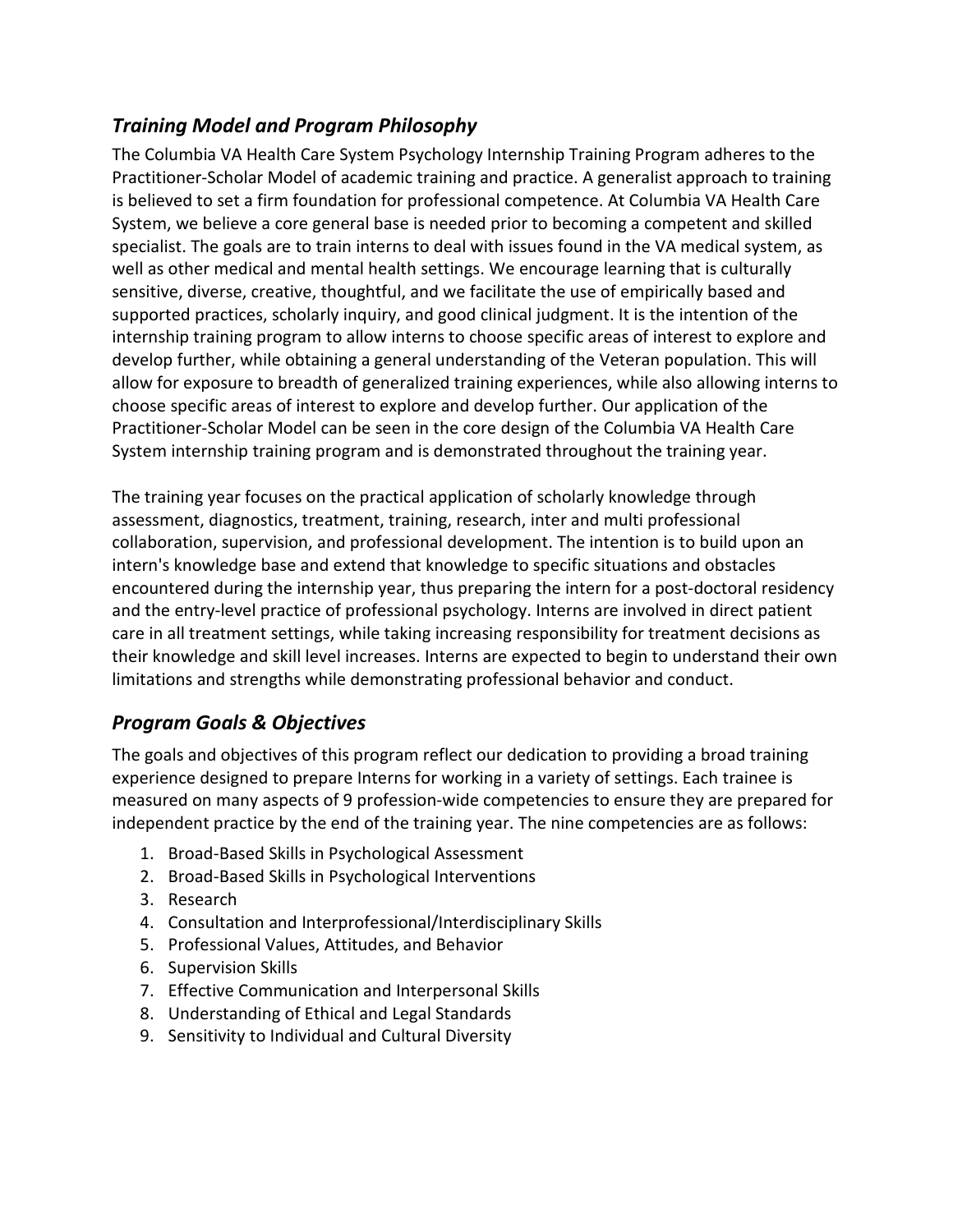#### *Program Structure*

The internship requires a one-year, full-time training commitment beginning approximately the first week of August and ending approximately the last week of July the following year. Interns will work 40 hours a week on site. We emphasize training and tasks are primarily learning oriented and have a workload that is appropriate for a trainee and not expected to assume the same duties, responsibilities, and workload of a full-time staff psychologist. Interns are expected to complete 2,080 hours within the 52-week training year. Federal holidays, accrued leave, and authorized absences for professional development activities are counted towards the 2,080 hours. Interns are entitled to 11 federal holidays and will earn sick leave and annual leave at a rate of 4 hours every two-weeks (each pay period). The training program at Columbia VA Health Care System offers a primary rotation [12 months] in General Outpatient Mental Health Service. This main 12-month-rotation occupies two full days a week (16 hours) for the entire year.

In addition, each intern will choose two specialty rotations. An Intern dedicates two full days (16 hours) to one specialty rotation for the first six months and then a second specialty rotation for the second half of the training year (also two days a week). Current specialty rotations include Trauma Recovery Program, Serious Mental Illness, Clinical Neuropsychology, and Suicide Prevention.

Rotation placements are in the clinical settings in which direct patient care occurs. In these placements interns participate in all or most of the duties of the psychologist(s) working in that setting. Initially, training may involve considerable instruction, observation, and modeling, depending on the prior preparation and skill level of the intern. However, with time and experience, interns assume greater levels of autonomy. Our intent is to prepare Interns to approximate full professional functioning during the internship year, thereby assisting in a successful start to the post-doctoral or entry-level professional position.

The fifth day a week (8 hours) is filled with formal didactic training, journal club, cultural diversity group supervision, professional development with the Training Directors, leadership seminar series, group peer supervision, and administrative time. If the trainee is engaging in CPT certification, the fifth day will also include seeing CPT cases. This division of time is designed to allow for breadth of experience, while still providing sufficient time within a setting to achieve depth of experience. The interns' specific interests and goals are considered and incorporated into rotations, planning and placement prior to arrival, and as interests and goals change throughout the training year.

Interns and their supervisors work side-by-side in most clinical placements, at times working together in direct patient care, as co-therapists in groups, and in clinic functions. Interns have daily opportunity to closely observe supervisors perform as psychologists in the context of small and large interdisciplinary teams. The intent is for clinical skill building, as well as socialization into the profession through observation and modeling by the supervisor in the clinical setting. Supervisors expect Interns to ask questions and participate in discussion. Socialization is also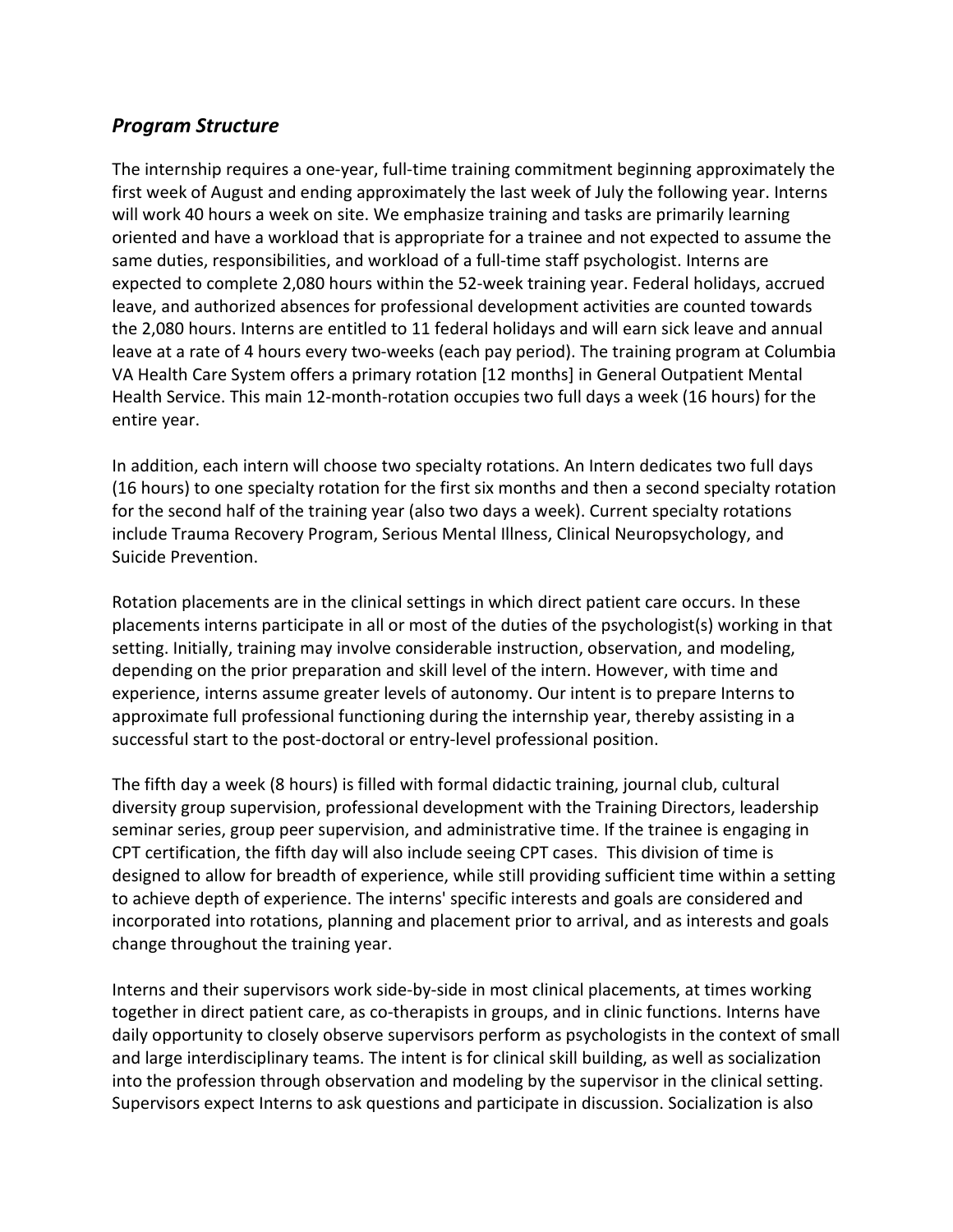accomplished by meeting weekly for individual supervision with the primary rotation supervisor, specialty rotation supervisor, bi-monthly with the Clinical Training Director(s), and through group supervision.

## *Training Experiences*

#### **Individualized training program**

Prior to Interns starting the training year they are asked to rank order their preferences for the primary rotation and specialty rotations, while also indicating other specific areas of development, training, and growth they hope to accomplish. During the first two weeks of training, interns are introduced to the structure, procedures, and policies of the Internship Training Program, as well as important aspects of the medical center. Interns will attend Internship Orientation during the initial weeks. During the Internship Orientation time students will be asked to assess their personal areas of strength and need for growth, as well as explore what the strengths and weaknesses of their previous training experiences were. These areas will be discussed directly with the Clinical Training Director and supervisors. Expectations, evaluations, supervision, and progression of the Internship Program will be directly addressed during the internship orientation and in the internship handbook.

At the beginning of the primary rotation and each specialty rotation, interns will complete a goals form, which requires them to describe their individual goals for that specific placement. A copy of the intern's goals is given to the supervisor for the rotation and the Clinical Training Director as a guide to assist with obtaining training goals, and as an assessment of the intern's ongoing and changing educational needs. These goals are maintained in the intern's file.

At the middle of each rotation (primary and specialty), interns evaluate themselves and the placement in order to identify factors that help or hinder the attainment of their specific training goals. Interns are also given feedback continuously throughout the year, and formalized performance evaluations are given at the three, six, nine, and twelve-month intervals during the internship year.

#### **Didactic training and specialized programming**

Each training year will begin with a series of didactic trainings targeted towards the common needs of interns in this specific training setting, with a focus toward ensuring that all interns have the required knowledge and skills for a successful and smooth start to the internship year. Weekly didactic topics are chosen by the Training Committee based on required core competencies, common diagnoses and problems found in the VA system, and feedback/goals of the interns. The initial trainings are intended to provide a strong foundation of knowledge and skills for all interns, regardless of past experiences. There will continue to be formalized trainings throughout the year by staff and community members. Interns are required to teach two didactic sessions per year, once in their earlier development and once closer to the conclusion of the year. One didactic will focus on an intervention topic and the other on assessment with a focus on case presentation/conceptualization as relevant to the didactic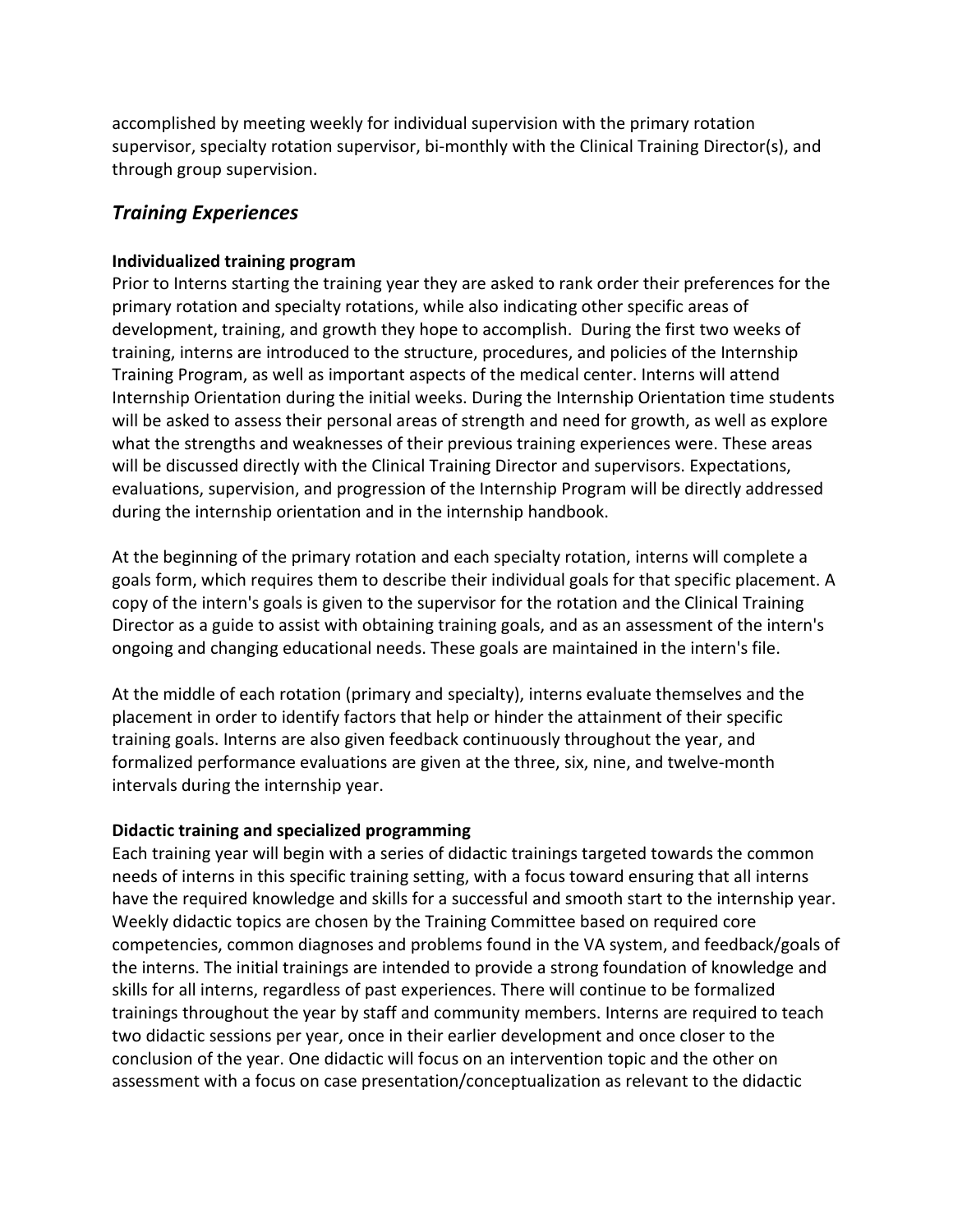topic. Interns will be expected to conduct other trainings, journal club contributions, and attend grand rounds as available throughout training.

#### **Seminars and Group Supervision Series**

Interns are required to attend seminars that emphasize the development of competencies and professional development. Trainees will also meet with the Training Director(s) bi-monthly for professional development to aid in interns meeting their professional goals.

#### **Leadership Seminar Series**

Once per month for two hours, the trainees and staff meet to discuss professional development and engage in a leadership series with an emphasis on leadership within the VA setting. One of the aims of this series is to help the trainee establish themselves as a leader within a larger healthcare system and to facilitate their ability to implement process improvement.

#### **Diversity Discussion Group**

The intern engages in a cultural diversity learning activity once a month for two hours to develop the core competency area of cultural sensitivity. Research-based instruction, case presentation, and clinical application are all utilized in this series. Previous topics covered include increasing self-awareness and exploration, southern culture, desegregating diversity in therapy, diversity training in psychology, cultural factors in psychology training and supervision, and ethical issues, among others.

#### **Journal Club**

The purpose of Journal Club is to facilitate the review of a specific research study and to discuss implications of the study for evidence-based clinical practice. A journal club has been defined as an educational meeting in which a group of individuals discuss current articles, providing a forum for a collective effort to keep up with the literature. There are many advantages of participating in a journal club, including keeping abreast of new knowledge, promoting awareness of current clinical research findings, learning to critique and appraise research, becoming familiar with the best current clinical research, and encouraging research utilization. Trainees are required to participate in the monthly Journal Club, with each having the opportunity to lead one meeting over the course of the training year.

#### **Mentorship** *(optional)*

Each intern is matched to a mentor/advisor for the training year. The mentorship program was developed to help support the trainee's professional development in a non-evaluative environment, which is independent of the supervisory relationship. The primary goals for the mentorship program are to help the intern negotiate the internship program and plan for postinternship goals.

#### **Increasing independence and difficulty for patient care**

Interns are provided with increasing responsibility of patient care throughout the course of the internship year. On their primary rotation the case load will increase in number, complexity, and severity of patient problems. In addition to direct patient care duties, interns are required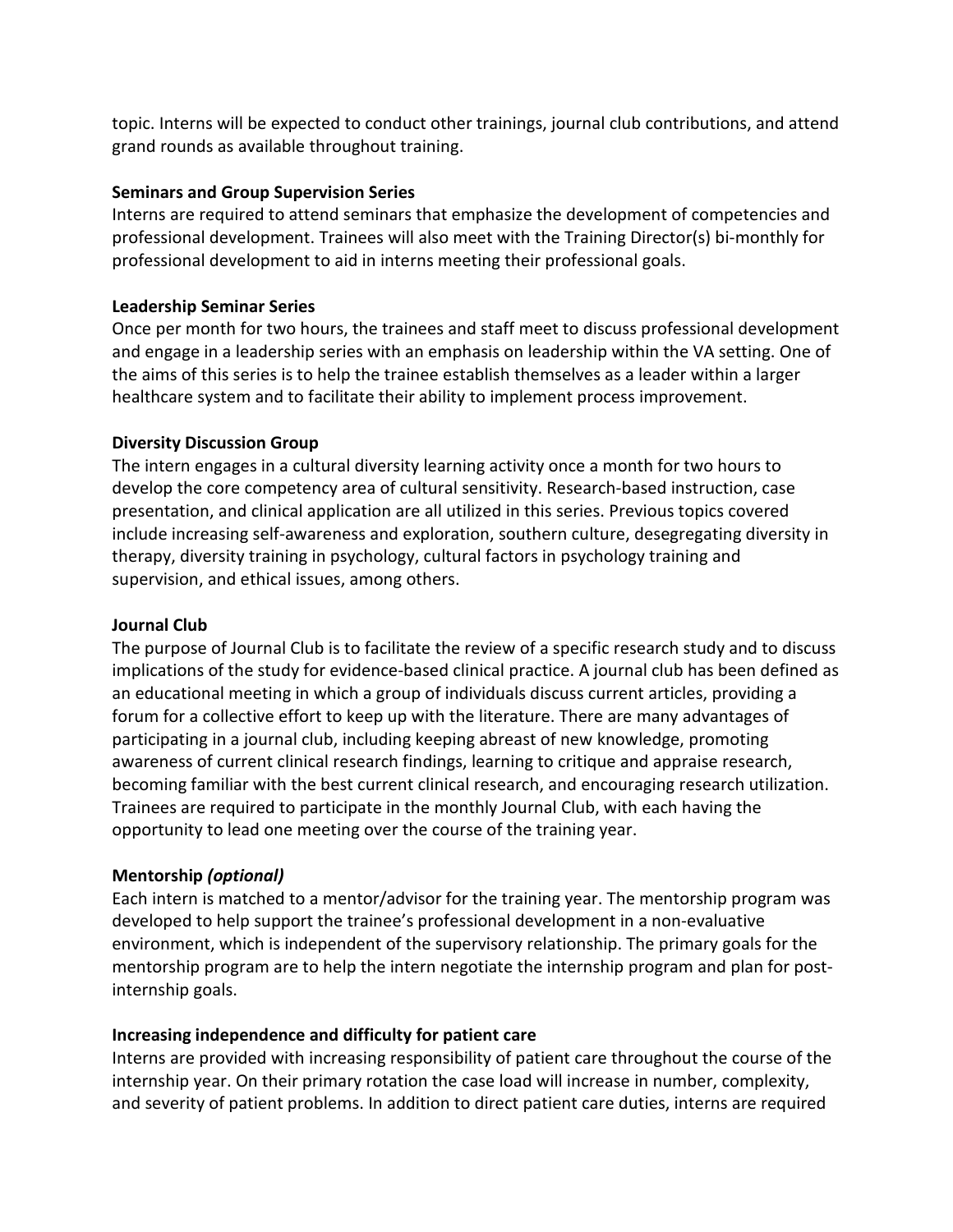to take on other professional duties, including teaching and consultation. Thus, throughout the year supervision typically changes from close oversight to a more consultative and collegial relationship, as to support the development of the intern's professionalism.

## **Internship Primary Rotation (12 months):**

#### *General Mental Health Outpatient Clinic*

(Primary Supervisors: Robert Howell, PhD; Group Supervisor Paul Rasmussen, PhD)

The Mental Health Outpatient Clinic is staffed by a multidisciplinary teams (BHIP teams) composed of psychologists, psychiatrists, clinical social workers, LPC's, nurses, psychiatric nurse practitioners, clinical pharmacists and specialists in vocational rehabilitation. Interns will receive training and supervision in individual, group, and couple's psychotherapy with a diverse clinical population. Interns will have an opportunity to receive extensive training in a broad transdiagnostic treatment approach grounded in Adlerian Psychology. This growth and strength-based model of mental health focuses on preparing and encouraging Veterans to have a realistic understanding of life and the skills to navigate life more efficiently. This holistic approach will be augmented with the provision of evidence-based and empirically-supported individual therapy modalities such as Cognitive Behavioral Therapy for depression and anxiety and, as well as evidence-based therapies for PTSD, such as Cognitive Processing Therapy (CPT). Interns may also have the opportunity to learn and provide empirically supported group therapy interventions including anger management, mindfulness, and ACT for issues such as pain and depression. Interns will be able to meet weekly with the interdisciplinary therapist work group where they will discuss assessment and treatment issues for complex patients. Within each interns' BHIP team there will also be a Psychology POC for training and education in such areas as intakes, interdisciplinary team functions/roles, and treatment planning. This work will be in addition to the individual and group supervision and will help expose interns to a broader range of skills, tasks and styles of therapists. This work group will also allow interns to gain exposure to the process improvement and systems work that is necessary to organize therapy services for such a large and growing population.

## **Specialty Rotations (6 months):**

#### **Trauma Recovery Program (TRP) (Supervisors: Drs. Kristina Seymour, Lauren Golden, Kristy Center, Anna Davis, or Lyndsey Zoller)**

The Trauma Recovery Program (TRP) is a specialized, intensive, outpatient program for Veterans with a primary diagnosis of PTSD. Our program consists of a multidisciplinary team of psychologists and clinical social workers who are passionate about providing excellent traumainformed care to our Veterans through a mixture of in-person and telemental health appointments. The TRP is proud to offer the most effective evidence-based PTSD assessments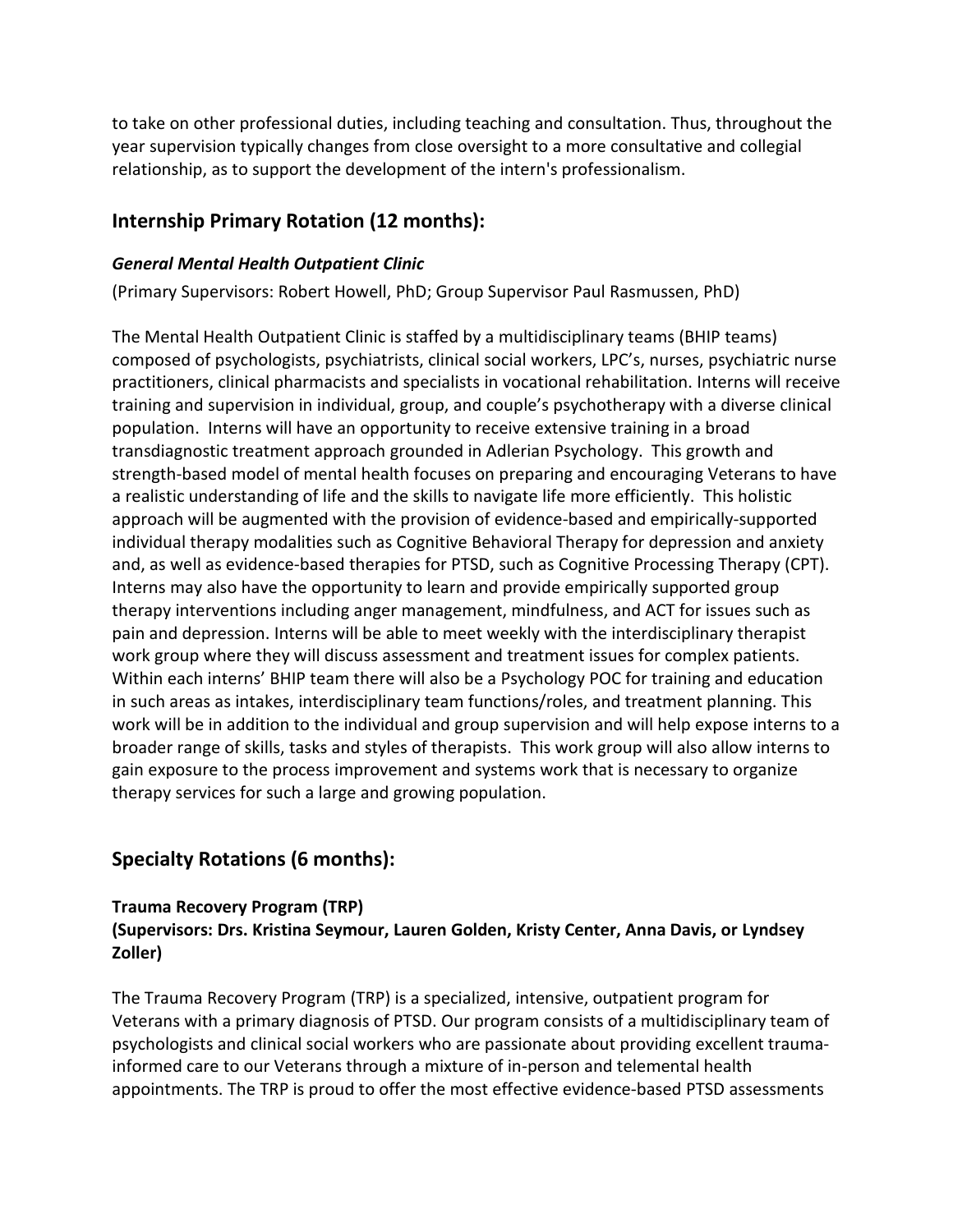and treatments for Veterans who have experienced trauma at any time in their lives including combat trauma, sexual trauma, childhood-related events, motor vehicle accidents, serious accidents, interpersonal physical trauma, and more. Interns in this rotation will participate at all levels of our program including providing orientation sessions, assessment sessions, individual and group psychotherapy (when possible), and case presentations in staff meetings. Orientation sessions include psychoeducation on PTSD and the various EBPs for PTSD offered in our clinic, resources for treatment decision making, and general VA resources. The TRP uses the Clinician Administered PTSD Scale (CAPS) in addition to self-report measures and psychosocial assessments to determine treatment needs. The intern will have training in these and will administer them weekly during the rotation. Interns in this rotation have the opportunity for training in gold standard PTSD treatments including Cognitive Processing Therapy (CPT), Prolonged Exposure (PE), and Written Exposure Therapy (WET). They may also have opportunity to train in dual diagnosis treatments (e.g. CPT-SUD or Concurrent Treatment of PTSD and Substance Use Disorders Using Prolonged Exposure [COPE]), a couples approach to PTSD treatment (Cognitive Behavioral Conjoint Therapy [CBCT]), and a skills-based treatment developed here in the TRP (Optimal Response Initiative [ORI]). Within the TRP team, interns will also be involved in multidisciplinary team meetings and consultation with other VA clinical teams.

#### *Serious Mental Illness (SMI)*

(Supervisors: Dr. Karly Warren and Dr. Erin Schuyler)

This rotation includes work with two the VHA's hallmark recovery-based programs, the Psychosocial Rehabilitation and Recovery Center (PRRC). The rotation will be based in the PRRC, which provides an opportunity to work with Veterans who have been diagnosed with a serious mental illness, such as a psychotic, bipolar, and/or major depressive disorder, in a multidisciplinary team that includes social work, occupational therapy, nursing and peer support in addition to psychology and psychiatry. Emphasis will be placed on evidence and recovery-based individual and group interventions to promote skills acquisition and community integration. There will also be opportunities for conducting psychological assessments, case consultation, program development, quality management, and leadership development. Additionally, part of this rotation includes experiences on our inpatient unit (8 hours). The acute psychiatry unit is a 20-bed inpatient unit. Veterans who are placed on this unit are usually dealing with symptoms of a Severe Mental Illness (most commonly Major Depressive Disorder, Bipolar Disorder, Schizoaffective Disorder, and PTSD.) Patients struggling with substance abuse/dependence issues are sometimes hospitalized as a first step in dealing with their illness. As a psychology intern, there will be opportunities to participate in multidisciplinary treatment teams and group psychotherapy. The intern also provides psychological testing as a way to clarify diagnosis and assist with treatment planning.

#### **Note: At this time, we are unsure about being able to offer this rotation during the 2022-2023 training year due to staff availability.**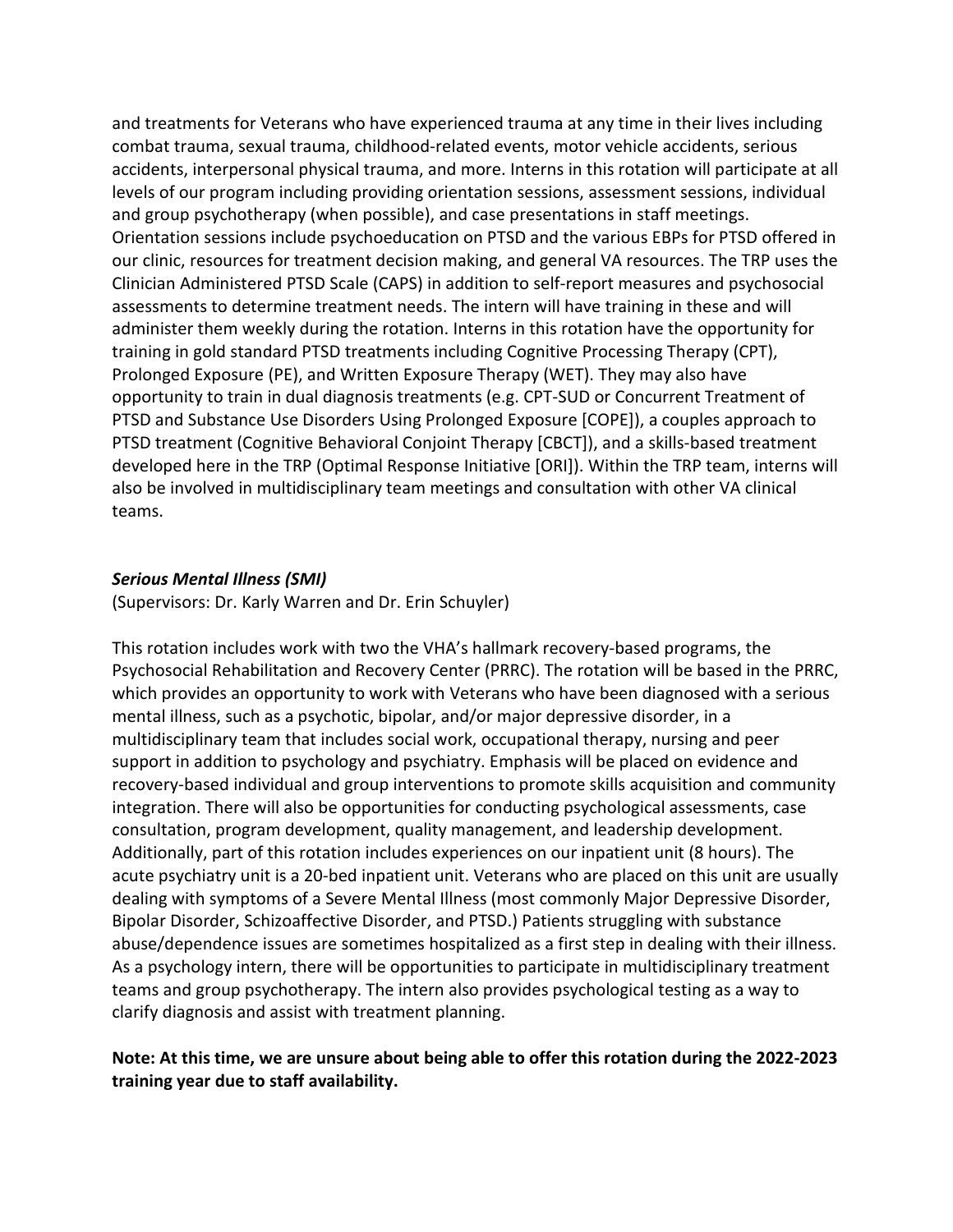#### *Clinical Neuropsychology*

(Core Supervisors: Dr. Brandon L. Roberg & Dr. Yesenia Serrano - Supplemental Supervisors: Dr. Trevor Buckley & Dr. Jeffrey E. Musick)

The Clinical Neuropsychology Specialty Rotation is designed to be consistent with Houston Conference Guidelines, preparatory to postdoctoral fellowship. However, the rotation is open to all interns, including those who do NOT wish to pursue neuropsychology as a career, but desire to learn more about psychological and neuropsychological assessment. Interns who complete the rotation automatically meet the minimum assessment requirements of the internship. On the rotation, Interns see Veteran outpatients who are primarily male and older adults. Patients are referred for a variety of reasons, but most commonly for questions related to the diagnosis and treatment of mild neurocognitive disorders and neurodegenerative disorders, such as Alzheimer's disease. Referral questions are answered through a hypothesisdriven approach utilizing a flexible test battery informed by research literature and the medical/emotional/cultural context of the referral question(s). Interns assess one patient each week and work to develop competence in several areas (e.g., pre-assessment chart review, battery selection, clinical interviewing, standardized test administration/scoring, test interpretation, report writing, and providing interactive feedback). Additional opportunities to co-lead cognitive rehabilitation groups and/or to provide co-supervision to practicum students may also be available. Additional readings are a structured part of this rotation.

#### *Suicide Prevention*

(Supervisors: Dr. Peter Warren and Dr. Kevin Petersen)

The Suicide Prevention rotation encompasses a broad array of training experiences focused around assessment and reduction of suicide risk in the Veteran population. You will work with the team of Suicide Prevention Coordinators (SPCs) and Case Managers (SPCMs) to provide crisis intervention, case management for High-Risk Veterans, trainings to VA employees, individual and group counseling, consultation services, program development, and community outreach. The Suicide Prevention Team is connected to all areas of the medical center and community-based outpatient clinics, and trainees will have opportunities to engage in both direct clinical care, as well as systems/community based interventions. Primary duties and training experiences will include: Working with the Veteran's Crisis Line, case management for High-Risk Veterans, conducting suicide prevention related trainings, community Outreach trainings and activities, facilitate Safety Planning and High Risk Coping Skills groups for Veterans, and outcomes research opportunities

## *Adjunctive Training Experience*

#### **Cognitive Processing Therapy (CPT)**

Posttraumatic Stress Disorder (PTSD) is one of the major presenting concerns seen in the Veteran population at the Veterans Health Administration. Cognitive Processing Therapy (CPT) is an evidence-based, manualized, time-limited (12 weeks) treatment approach for traumarelated symptoms. It involves teaching Veterans how to identify how trauma experiences have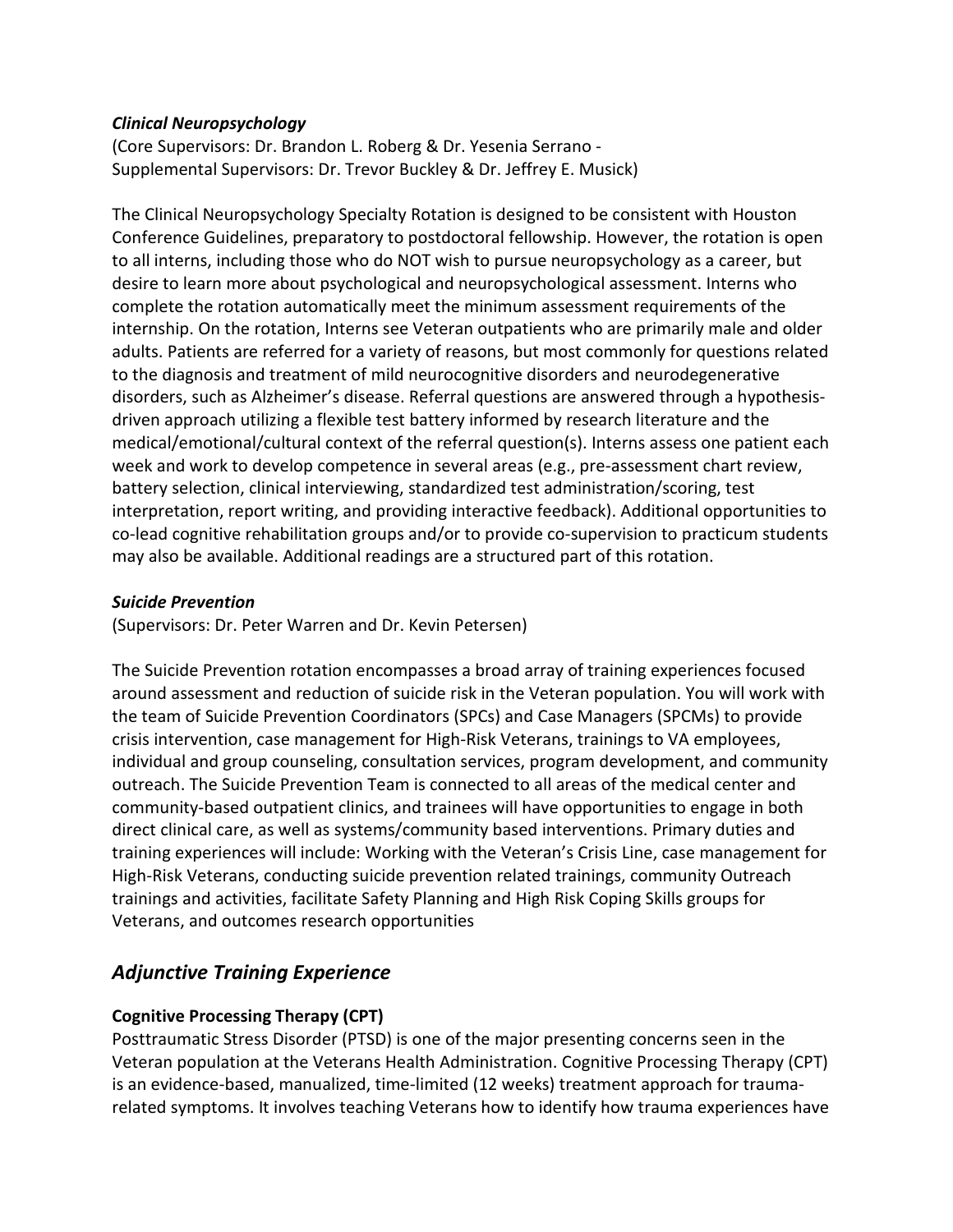impacted their thinking and to challenge their own thoughts. The goal is for Veterans to learn to make sense of the trauma and incorporate this understanding into their beliefs about themselves, others, and the world in a balanced way. This training includes training during a two-day workshop (including didactics and experiential exercises), supervision, weekly case consultation, and participation as a CPT therapist completing 2 individual cases. This training is a requirement for those trainees that elect to complete a rotation on the Trauma Recovery Program (TRP) but is an option for all trainees who match with our program.

## *Columbia VA Health Care System Internship Program Core Faculty*

Below are brief biographies of core internship supervisors. Additional mental health providers also contribute to training and supervision throughout the internship year.

## *Psychology Training Program Leadership*

#### *Lyndsey Zoller, Psy.D.*

Clinical Director of Psychology Training Rotation: Trauma Recovery Program Doctorate: Clinical Psychology, Nova Southeastern University Internship: WJB Dorn Veterans Affairs Medical Center Postdoc: North Florida/South Georgia VA Medical Center

#### **Catherine Robertson, Ph.D.**

Assistant Clinical Director of Psychology Training Doctorate: Clinical Psychology, University of Louisville (2014) Internship: Edward Hines, Jr. Veterans Affairs Hospital

#### *Psychology Internship Rotation Supervisors*

#### *Trevor Buckley, Ph.D.*

Rotation: Clinical Neuropsychology Doctorate: Combined Clinical, Counseling, and School Psychology, Utah State University (2011) Internship: Brooke Army Medical Center Postdoc: Clinical Neuropsychology Fellowship Program at Brooke Army Medical Center

#### *Kristy Center, Ph.D.*

Rotation: Trauma Recovery Program California School of Professional Psychology (CSPP) – San Diego Internship: Central Arkansas Veterans Healthcare System Postdoc: PTSD – Central Arkansas Veterans Healthcare System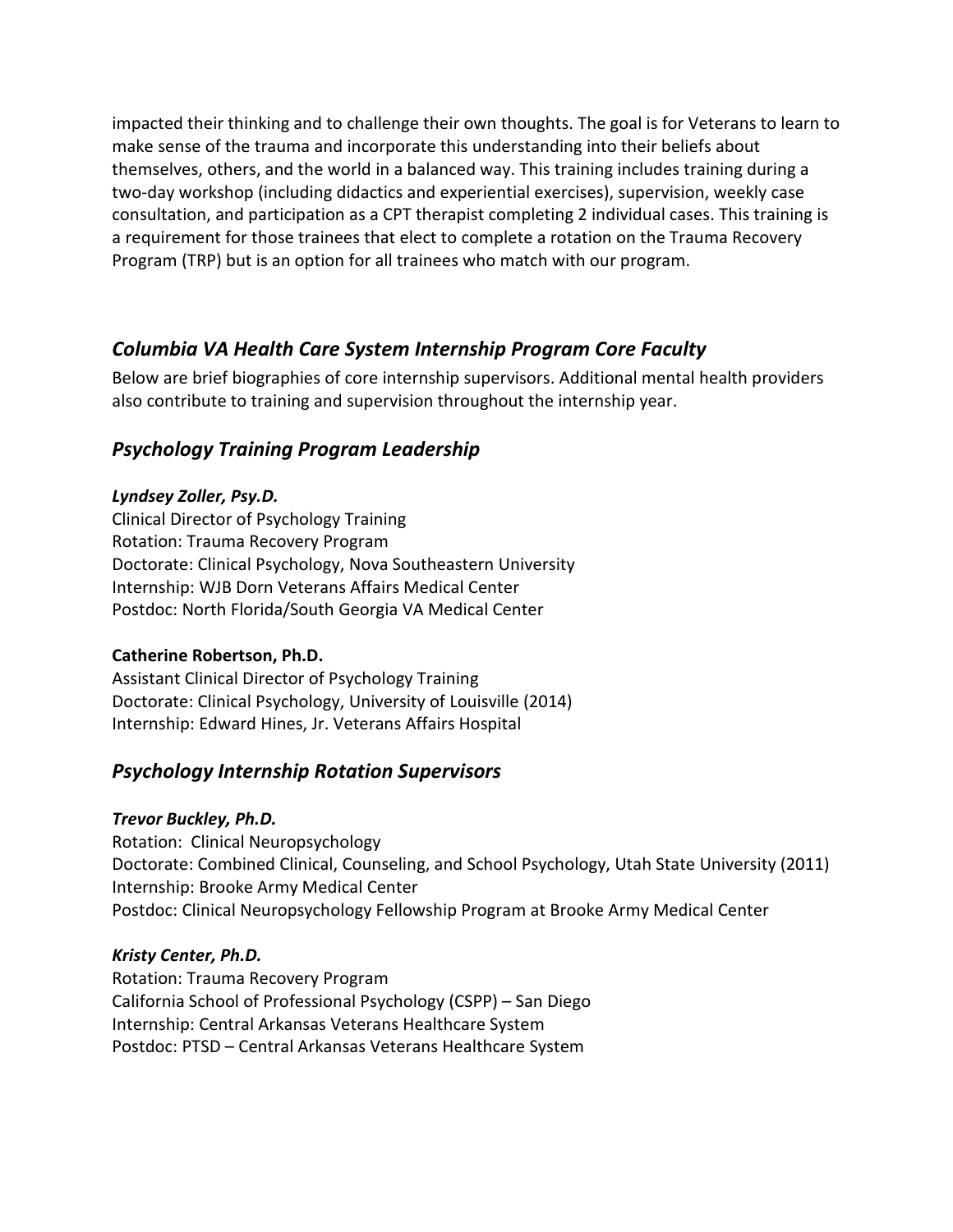#### *Lauren Golden, Ph.D.*

Rotation: Trauma Recovery Program Virginia Polytechnic Institute and State University (Virginia Tech) **Internship:** Central Alabama Veterans Health Care System (CAVHCS)

#### *Robert Howell, Ph.D.*

Rotation: General Outpatient Doctorate: Medical Psychology, Uniformed Services University of the Health Sciences (1996) Respecialization: Clinical Psychology, Widener University (2001) Internship: Widener University Postdoc: Widener University

#### *Jeffrey E. Musick, Ph.D., ABPP*

*Board Certified in Forensic Psychology* Rotation: Clinical Neuropsychology Doctorate: Clinical Psychology, University of Florida, Gainesville, Florida (1994) Internship: USF Louis de la Parte Florida Mental Health Institute, Tampa, Florida

#### *Kevin Petersen, Psy.D.*

Rotation: Suicide Prevention Doctorate: Clinical Psychology, Arizona School of Professional Psychology Argosy University/Phoenix Internship: Ancora Psychiatric Hospital

#### *Paul R. Rasmussen, Ph.D., DNASAP*

Rotation: General Outpatient Doctorate: Clinical Psychology and Behavior Medicine, University of Georgia (1990) Internship: West Virginia University Medical Center

#### *Brandon L. Roberg, Ph.D., ABPP*

*Board Certified in Clinical Neuropsychology*  Rotation: Clinical Neuropsychology Doctorate: Clinical Health Psychology, University of Missouri-Kansas City (2015) Internship: VA Northern California Health Care System – Neuropsychology Track Postdoc: Clinical Neuropsychology at UCLA Semel Institute for Neuroscience & Human Behavior

#### *Erin Schuyler, Psy.D.*

Rotation: Inpatient Mental Health Doctorate: Clinical Psychology, Adler School of Professional Psychology Internship: WJB Dorn Veterans Affairs Medical Center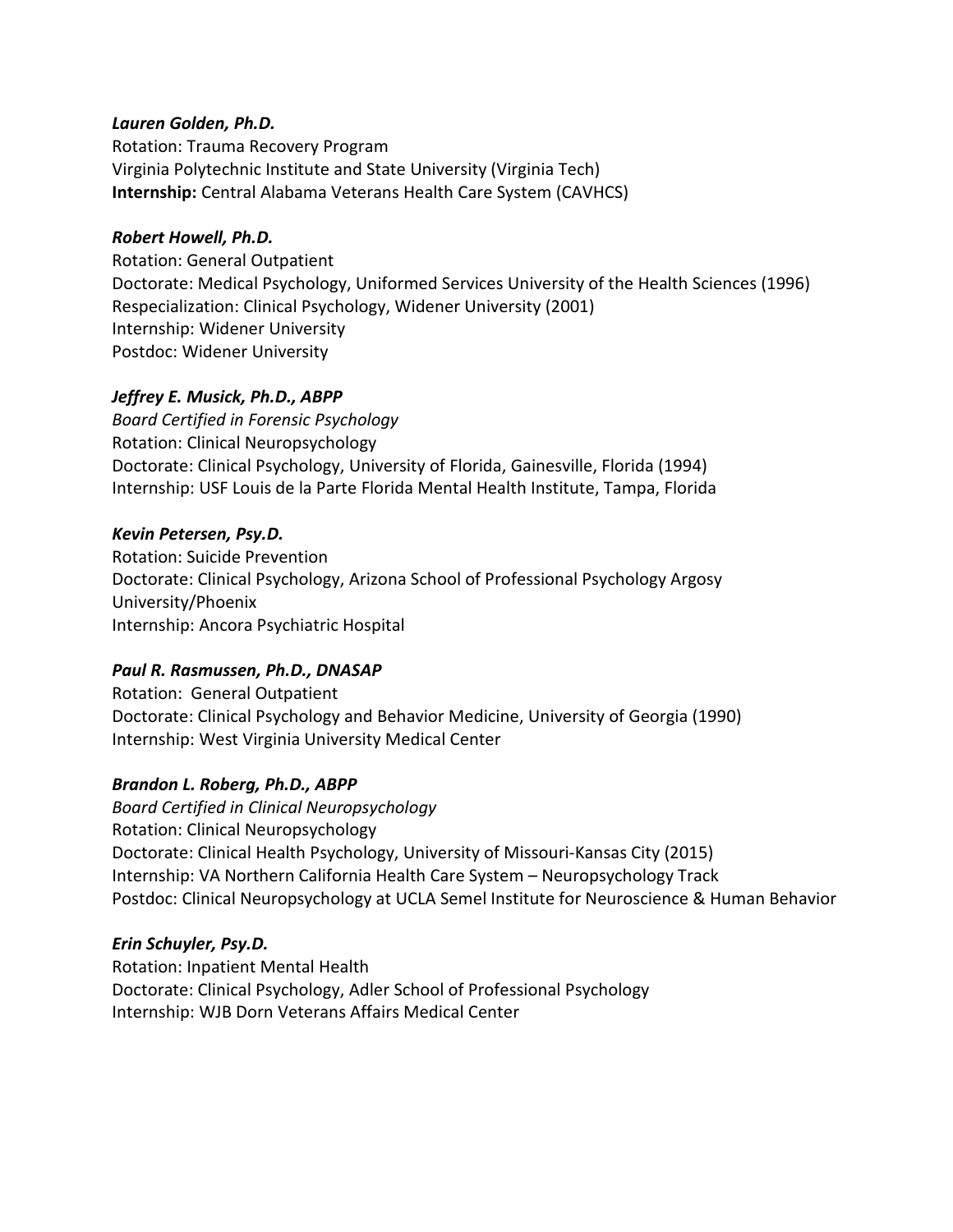#### *Yesenia Serrano, Psy.D.*

Rotation: Clinical Neuropsychology Doctorate: Carlos Albizu University (2018) Internship: Salisbury VA Medical Center Postdoc: Clinical Neuropsychology Fellowship at VA Maine Healthcare System

#### *Kristina Seymour, Psy.D.*

Rotation: Trauma Recovery Program Doctorate: Clinical Psychology, Georgia Professional School of Psychology (2014) Internship: WJB Dorn Veterans Affairs Medical Center

#### *Karly Warren, Psy.D., ABPP*

*Board Certified in Clinical Psychology* Rotation: Psychosocial Rehabilitation Doctorate: Clinical Psychology, Alliant International University in Sacramento, California (2012) Internship: Wasatch Mental Health, Provo, Utah Postdoc: Oklahoma City VA Medical Center

#### *Peter R. Warren, Ph.D.*

Rotation: Suicide Prevention Doctorate: Clinical-Community Psychology, University of South Carolina (2015) Internship: WJB Dorn Veterans Affairs Medical Center

#### *Requirements for Completion*

Interns are expected to progress along a continuum of competence during the internship year in the areas of research, ethical and legal standards, individual and cultural diversity, assessment, professional values and attitudes, communication and interpersonal skills, clinical interventions, consultation and interprofessional/interdisciplinary skills, and supervision. To maintain good standing, interns actively participate in clinical assignments, are receptive to and responsive to supervision, and conduct themselves in a way that is ethical and professionally appropriate. Interns in good standing demonstrate punctuality, are receptive to clinical assignments, complete clinical responsibilities and documentation in a timely manner, recognize professional limitations, and seek supervisory assistance as needed.

Each intern will successfully complete the following requirements:

- 1. A total of 2,080 internship hours (includes 11 federal holidays, 13 vacation days,13 sick days, and authorized absences for professional development activities)
- 2. Meet the requirements for core compentencies as listed on the Competency Evaluation Form.
- 3. Two speciality rotations of 16 hours per week and primary rotation of 16 hours per week, with a total of 32 clinical hours per week combined
- 4. A minimum of three comprehensive assessments within the training year. Each assessment must include cognitive and personality/mood component.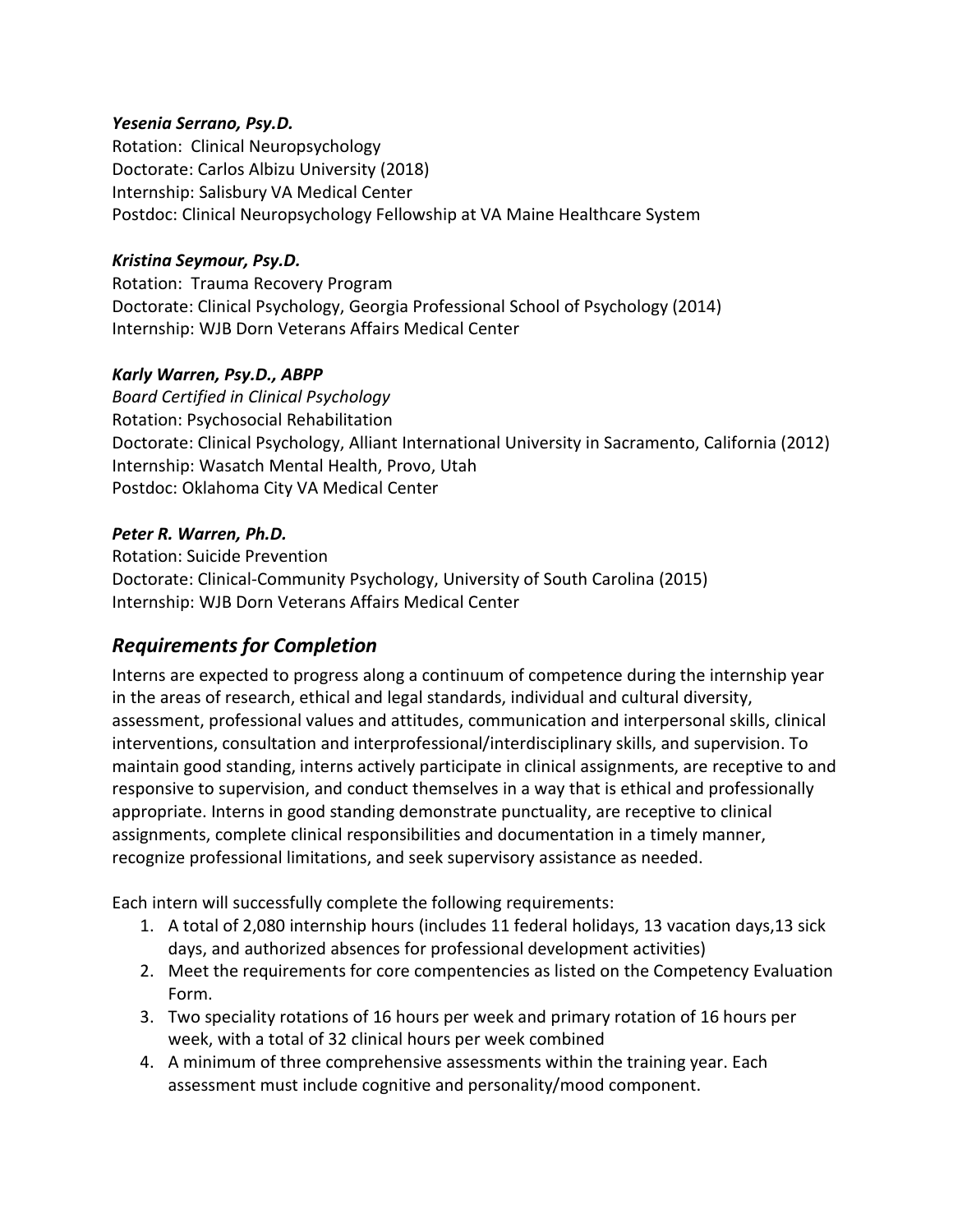5. Two didactic presentations including assessment and intervention that includes topic discussion and case conceptualization resulting in a satisfactory evaluation

Early in the internship year, and early on specific rotations, interns are expected to need fairly close supervision, including observation under certain circumstances. Interns are expected to become more autonomous in their professional activities over the course of each rotation, and across the internship training year. By the end of the internship year, interns are expected to be able to function independently or with minimal supervision in a number of core professional areas. These include the ability to understand referral questions; select, administer, and interpret appropriate evaluation instruments; conduct diagnostic interviews; clearly communicate findings in writing and in person; apply psychotherapeutic techniques; display sensitivity to issues of diversity; and maintain high ethical and professional standards. In more specialized areas, such as neuropsychology, increased competence is expected, but formal training beyond the internship year is needed for independent practice, professional competence, and professional identity.

Interns are formally evaluated quarterly during the internship year. Interns must maintain adequate performance in core areas to remain in good standing. Interns who do not maintain this minimal level of competence will have a remediation plan initiated.

## *Facility and Training Resources*

The Columbia VA Health Care System Mental Health Department has grown substantially over recent years. Interns have access to space as needed on assigned placements, outpatient clinics, and testing areas. Our medical center includes state of the art computer equipment, with access to the hospital network, and Windows-based software including computerized patient record system (CPRS), VA Vista, and Office-based applications. Internet and intranet LAN connectivity are provided. This VA maintains a medical library on station, as well as having sharing agreements with the University of South Carolina School of Medicine Library. There is a wide lending library for access to computerized journal articles. Interns receive needed clerical and administrative support and assistance through a specified Mental Health Clinic administrative staff member, as well as through other Medical Center staff if needed to complete clinical duties elsewhere in the hospital.

Columbia VA Health Care System is an active medical center with a diverse patient population providing a rich resource for training. The Columbia VAHCS (which includes the main facility in Columbia and seven VA outpatient clinics) treated 60,011 unique patients, treated 7,010 women Veterans, and completed 284,794 outpatient visits through December 2020. This included provision of more than 1.12 million outpatient visits in FY20. Our Veteran and staffing data continue to show increases each year with an increase from 209,409 Veteran enrollees in 2019 to 213, 521 in 2020. Our full-time employees also increased from 2783.62 in 2019 to 3025.63 in 2020. The Columbia VA houses 216 inpatient beds, with an average daily census of 197.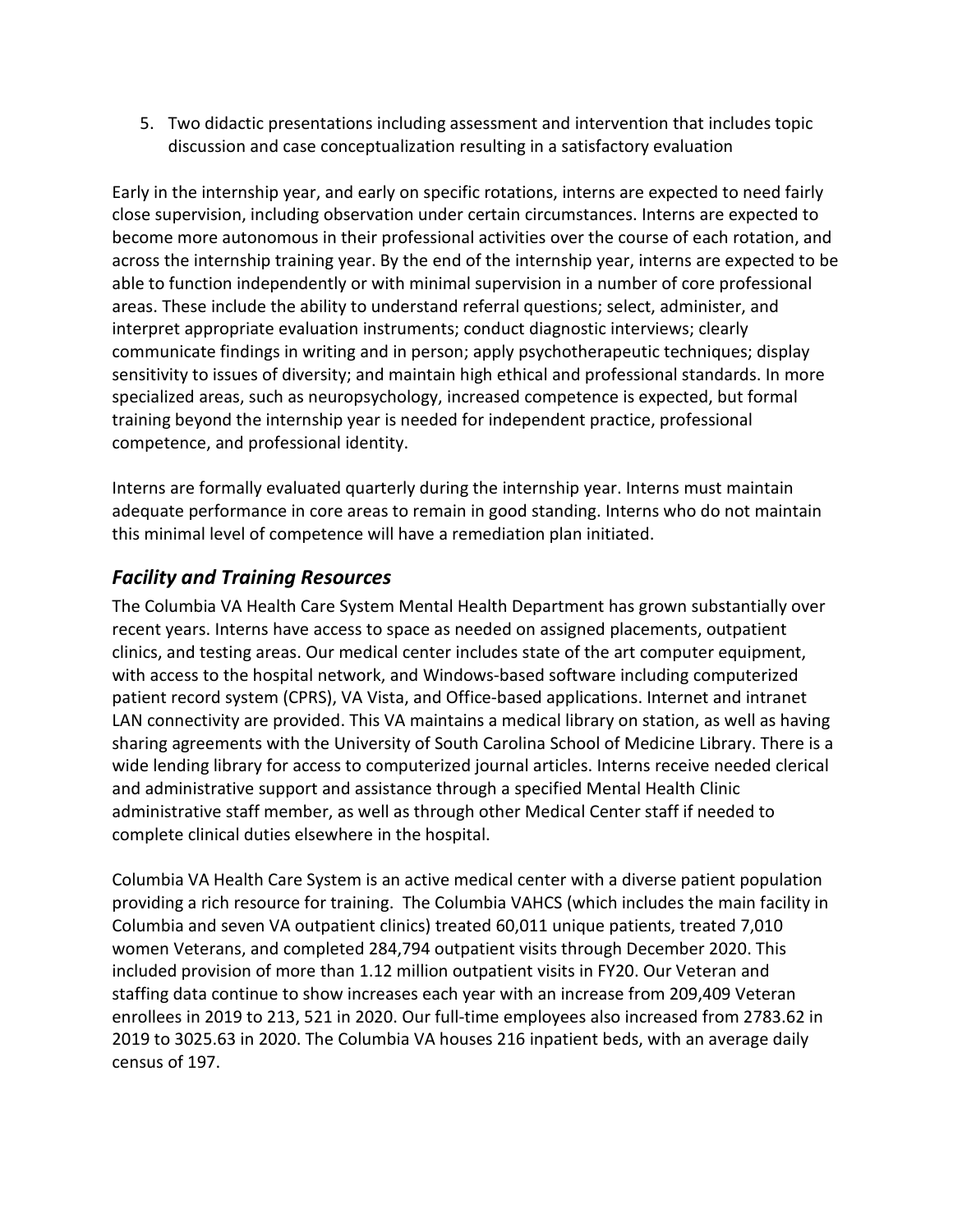Patients seek care for a broad range of medical and mental health conditions, and range in age from 18 to 90+. In the past decade, Vietnam Veterans constituted the largest cohort of patients treated. However, there is now a large and rapidly increasing cohort of Iraq and Afghanistan theater (OIF/OEF/OND) veterans receiving care at our facility. This increase is due in part to intensive outreach established by the VA in VISN 7 as well as to the range of services created for returning veterans at the medical center. While veterans of any economic circumstance can be eligible for care, the public sector nature of the VA system makes it more likely that patients with limited means and fewer social resources will be seen at this facility relative to the Columbia community.

## **The Setting**



## **Living in Columbia, South Carolina**

Columbia is the capital city of South Carolina and is the second-largest city in the state with a population of 132,236. It is also a college town and home to the University of South Carolina which is the largest university in the state. The cost of living in Columbia is generally lower than the national average and traffic is minimal. The city is within a couple hours' drive to the Atlantic coast and beaches or the Blue Ridge Mountains. The winters are mild, and summers are hot. Staff enjoy weekend trips to Savannah, Georgia; Atlanta, Georgia; Charleston, SC; Greenville, SC; Myrtle Beach, SC; Asheville, NC; and Charlotte, NC. Outdoor enthusiasts may enjoy visiting Congaree National Park and boating and fishing at Lake Murray. Columbia offers a variety of festivals, sporting events, concerts, restaurants, and parks to enjoy. The revitalized downtown area includes art galleries, museums, theaters, and a variety of entertainment options.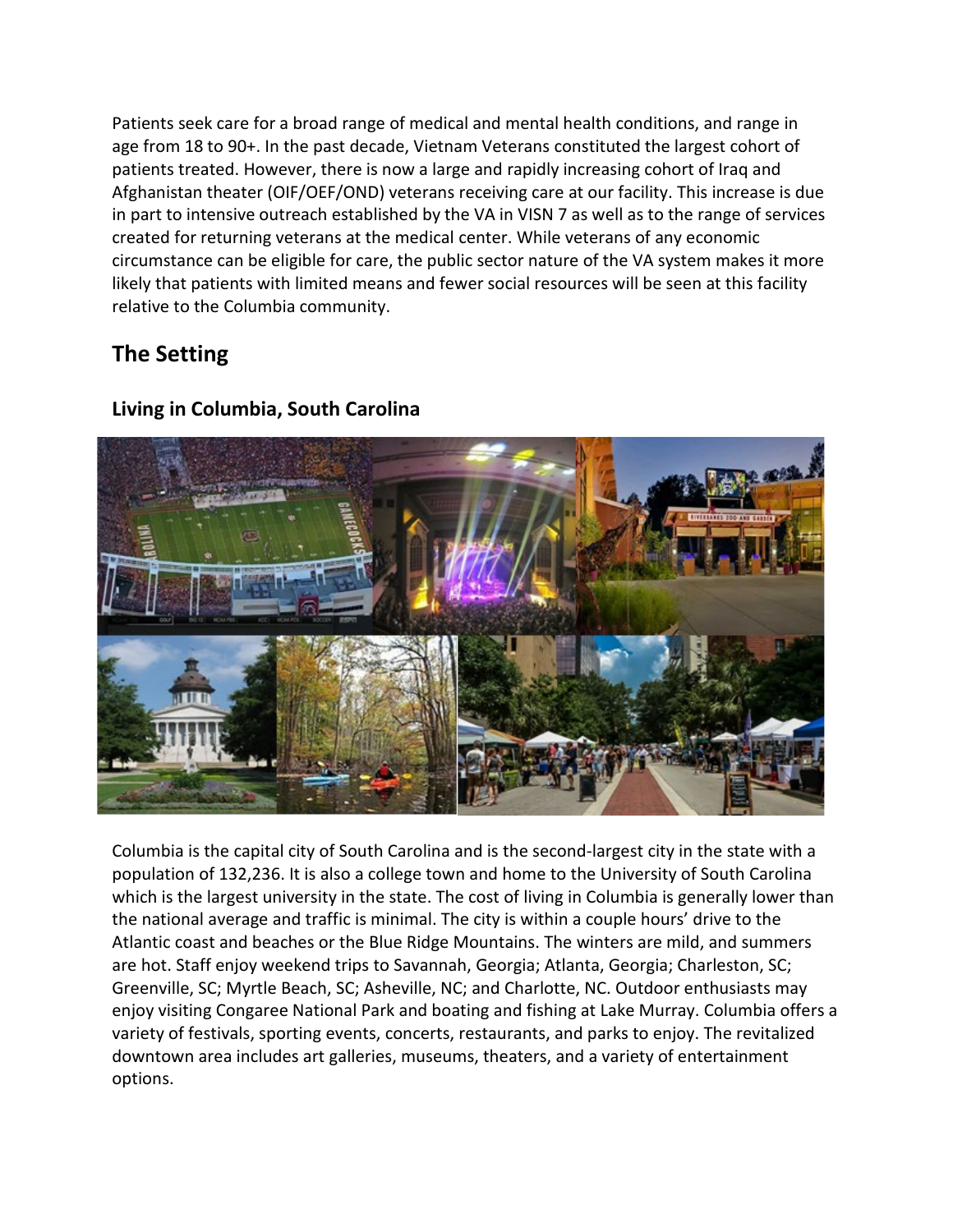Columbia is a community that celebrates diversity. There are a variety of art and cultural activities held in and near the Columbia area. Events celebrating heritage and contributions of various ethnic cultures are held throughout the year. Some of these events include the Greek Festival, Jubilee Festival of Black History and Culture, Columbia International Festival, and the Columbia Latin Festival. Each October, Columbia hosts the SC Pride Festival which is the largest LGBT event held in the state and it has grown each year. Columbia is rich in African American history and culture. The city has strong and resilient African American neighborhoods and religious and educational institutions including Benedict College and Allen University.

Columbia offers an art and music scene that includes Columbia Museum of Art, local art galleries, the Koger Center for the Arts, Township auditorium, Colonial Life Arena, with many local venues hosting live music. Each year Columbia hosts the Indie Grits Film Festival, celebrating visionary and experimental culture of the Southeast through film, art, and music. This festival partners with the Nickelodeon Theatre, which is another Columbia landmark known for its independent films, curated series, and special community screenings. Sporting events include basketball at the Colonial Life Arena, football at Williams-Brice Stadium. The South Carolina State Museum also offers a planetarium, observatory with a 4-D theatre, while the Riverbanks Zoo and Garden is a 170-acre zoo, aquarium, and botanical garden with more than 2,000 animals that represent more than 350 species and 4,000 species of plants. Outdoor recreation is abundant with many areas available for hiking, canoeing, kayaking, fishing, water skiing, and other water sports.

Housing is readily available throughout many parts of the city within easy commuting distance from the medical center, which is located 6 miles from downtown.

The Columbia area is a major educational center in South Carolina. The area fosters training in academics at bachelor's, master's, and doctoral level programs. Area universities include the University of South Carolina, Columbia College, Columbia International University, Midlands Technical College, Limestone College, and South University. There is a state professional organization, the South Carolina Psychological Association, that trainees may join as student affiliates. The state organization holds an annual conference in Columbia, and trainees are encouraged to submit their research for the poster presentation.

#### **Fun Facts about the Columbia Area**

- The Riverbanks Zoological Park houses multiple historical landmarks, including covered river bridge abutments dating back to the Civil War. The zoo also is one of less than a dozen zoos that have a permanent koala exhibit
- The Columbia Fireflies, the Minor League Baseball based in Columbia, SC is named after the fireflies that live here
- The synchronous fireflies, that are in Congaree National Park, all light up at the same time and are only found in half a dozen places in the world
- Georgia O'Keefe, taught art at Columbia College in 1915
- Columbia is the second planned city in the US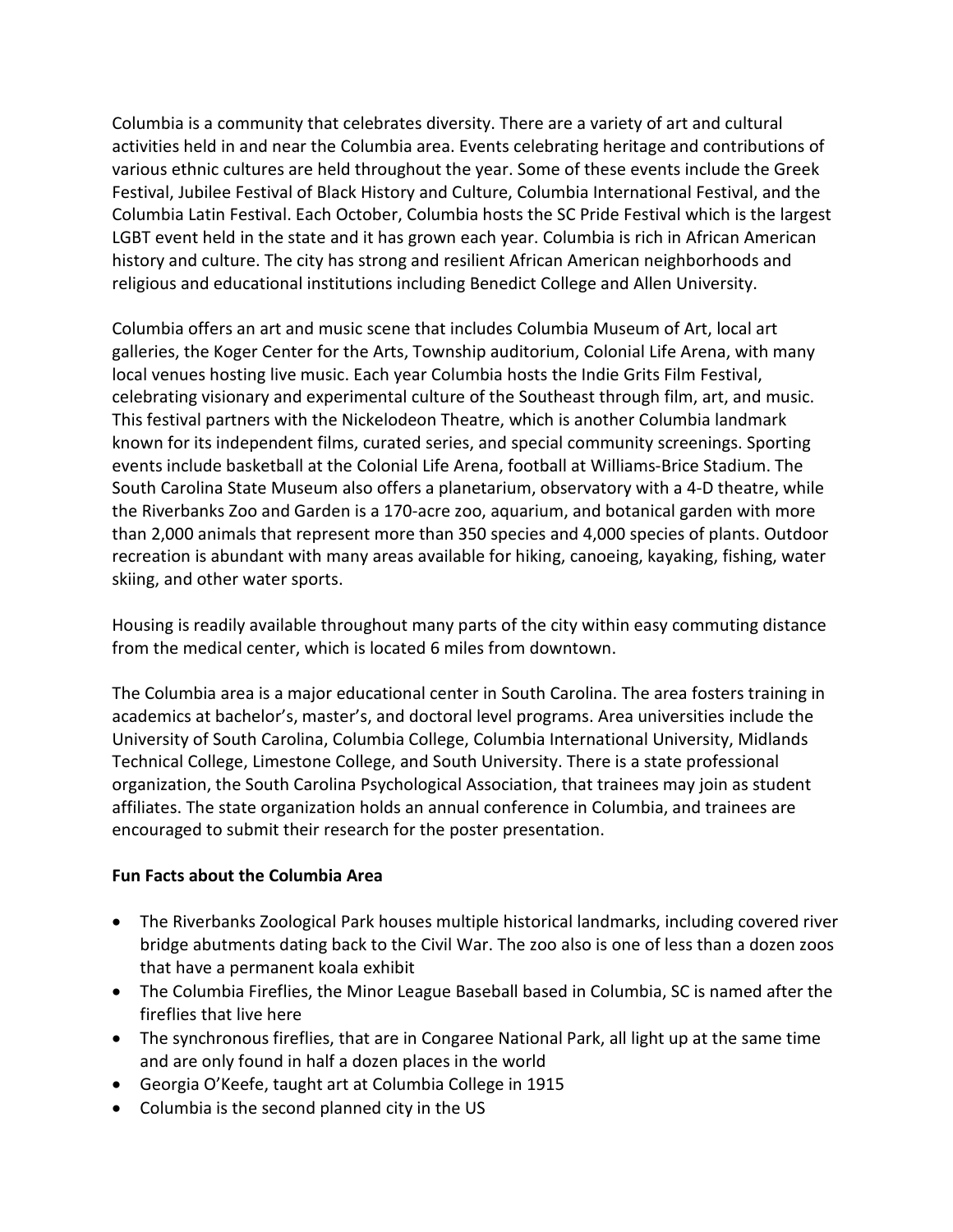- The Columbia Marionette Theater is one of only a handful of theaters dedicated to puppets
- The first textile mill run completely by electricity in the world is now the South Carolina State Museum
- Jasper Johns grew up in South Carolina and attended 3 semesters at the University of South Carolina prior to studying at Parsons School of Design

#### **Diversity Mission Statement**

The Columbia VA Healthcare System's Clinical Psychology Internship is deeply committed to fostering multicultural competence and diversity awareness. The overall goal of our training activities is to produce interns who conduct all professional activities with sensitivity to human diversity, including the ability to demonstrate knowledge, awareness, sensitivity, and skills when working with an increasingly diverse population. Additionally, as a Psychology Team, we are committed to a process of exploring how our biases, power, privilege, assumptions, and life experiences impact our clinical work. We are seeking candidates who share in our diversity mission statement and seek to further our collective efforts towards inclusion and equality for all people- Veterans and staff included. This is a daily, effortful process we are committed to.

## *Application & Selection Procedures*

#### **Overview**

The Columbia VA Health Care System abides by all APPIC and APA guidelines and requirements regarding internship application and selection procedures.

The APA Office of Program Consultation and Accreditation and the Commission on Accreditation (CoA) can be contacted at:

Office of Program Consultation and Accreditation American Psychological Association 750 First Street, NE Washington, DC, 20002-4242 Web site: *<http://www.apa.org/ed/accreditation>* Phone: (202) 336-5979 Fax: (202) 336-5978

The Columbia VA Health Care System Psychology Internship Program is a member of APPIC. An internet link to the current APPIC Match Policies is available at [www.appic.org.](http://www.appic.org/) The Columbia VA Health Care System Internship APPIC Match number is 2174.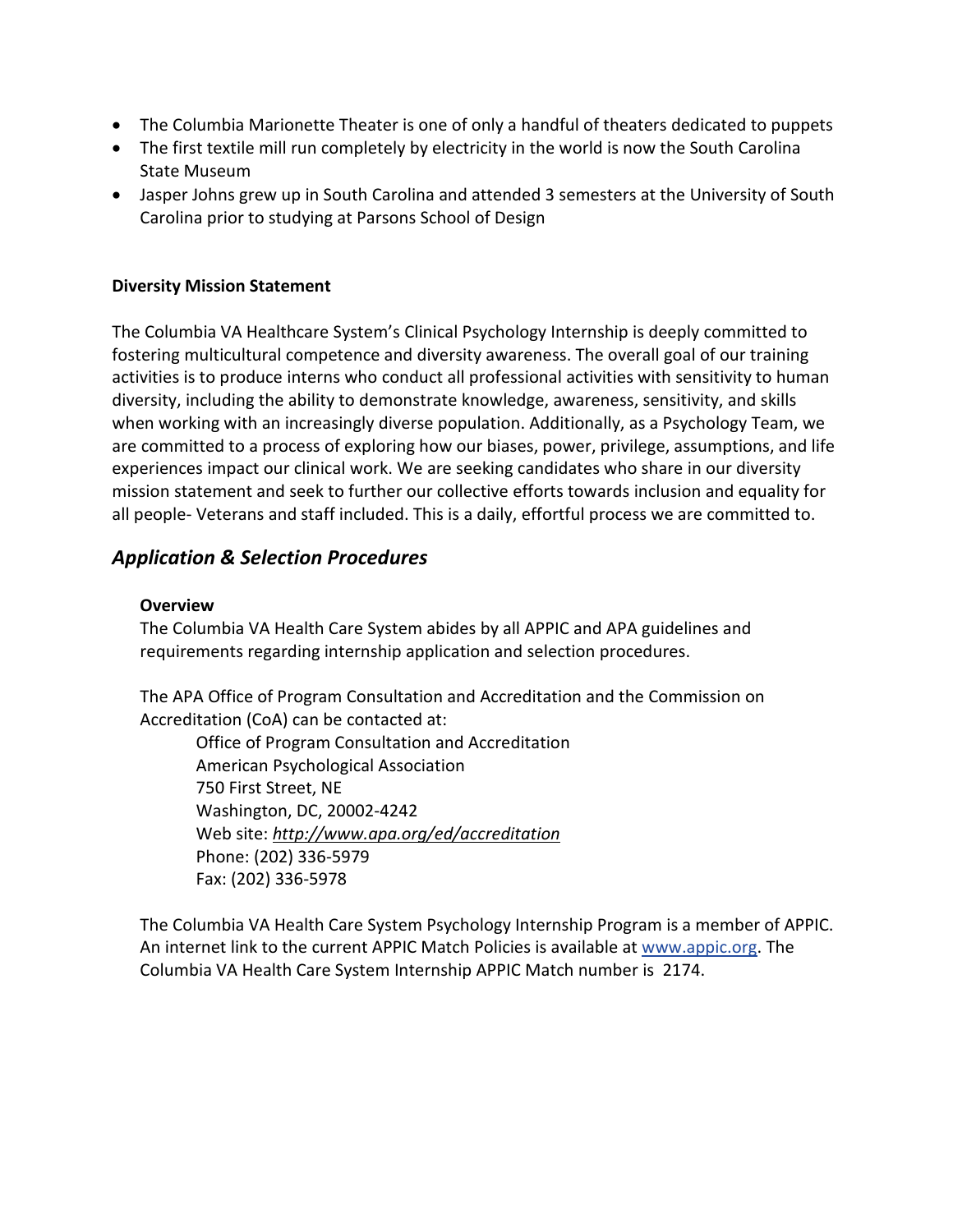#### **Past Interns have trained with the following doctoral programs**

Adler University - Chicago **Pepperdine University** Georgia Professional School of Psychology Regent University Georgia State University Tennessee State University Florida Institute of Technology The Virginia Consortium Fuller Seminary **Example 2** University of Georgia Immaculata University **Immaculata** University University of Missouri Nova Southeastern University University of South Carolina Pacific University

#### **Application Requests**

The Columbia VA Health Care System Psychology Internship Program uses the APPIC Application for Psychology Internships (AAPI) available at the APPIC website [\(www.appic.org\)](http://www.appic.org/). Requests for information beyond what is described in this website may be made by email to:

#### [Lyndsey.Zoller@va.gov](mailto:Lyndsey.Zoller@va.gov) or [Catherine.Robertson2@va.gov](mailto:Catherine.Robertson2@va.gov)

Or by mail at the address below:

Dr. Lyndsey Zoller Columbia VA Health Care System Clinical Director of Psychology Training Mental Health Care Service Line, Building 106 (116) 6439 Garners Ferry Road Columbia, S.C. 29209

#### **Applications**

**Applicants must register for the Match using the online registration system on the Match website at [www.natmatch.com/psychint.](http://www.natmatch.com/psychint) It is recommended that students register for the match by October 15. Our Match number is 2174.**

Each applicant is required to submit standard electronic online AAPI application materials including the following:

Cover letter indicating intent to apply to the internship program and internship training interests, Completed APPIC Application for Psychology Internships (AAPI), Curriculum Vita, three letters of evaluation from individuals familiar with recent academic and clinical performance. At least one letter of evaluation should be from a clinical supervisor with direct knowledge of the applicant's clinical skills, and official transcripts of all psychology graduate training.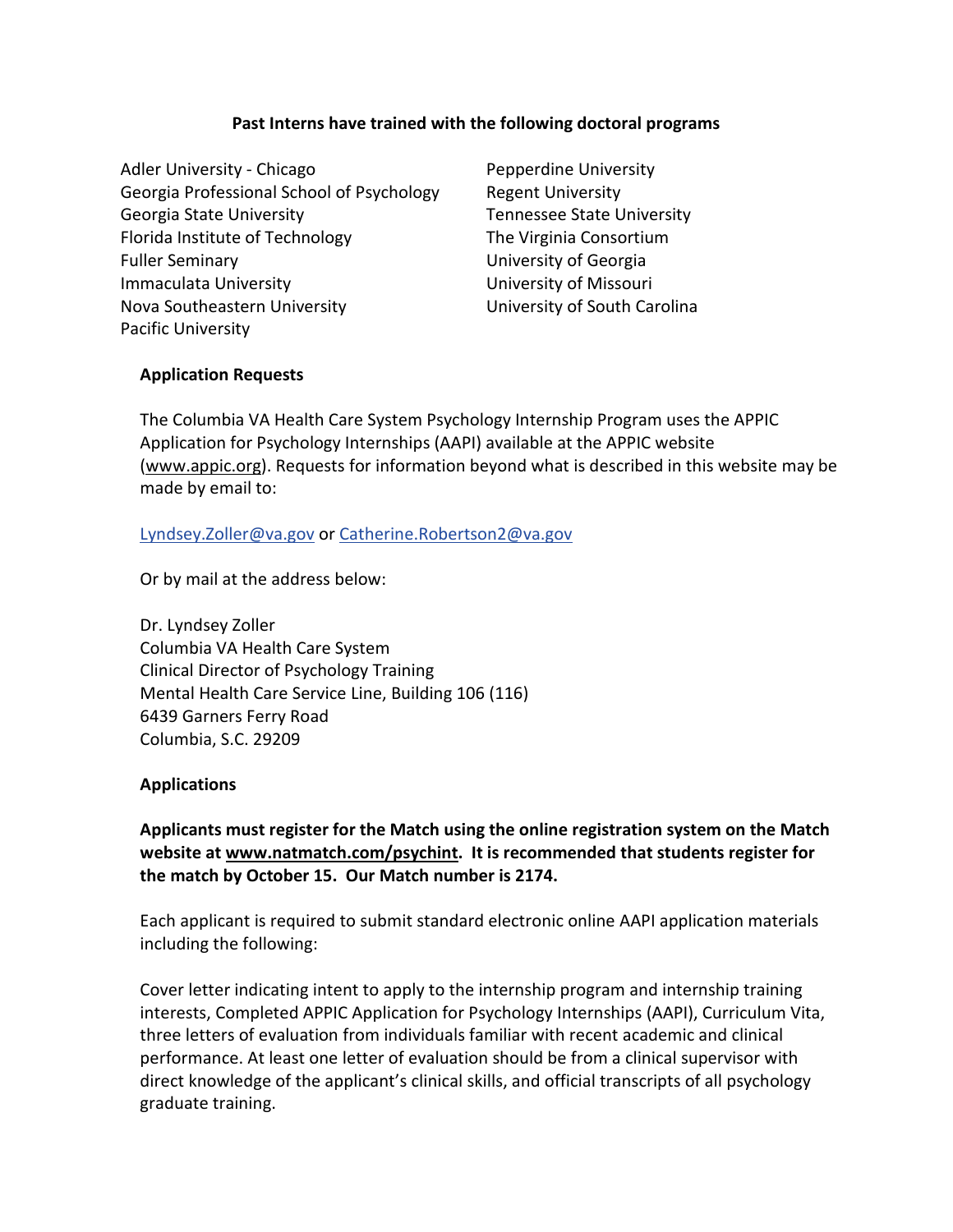All materials must be received by the designated submission date each year.

#### **Selection Process**

*EEO Guidelines* **–** The Columbia VA Health Care System Psychology Internship Program adheres to Equal Employment Opportunity (EEO) guidelines in the selection of intern applicants. Equal employment opportunity is the requirement, based in both law and regulations, that agencies provide employees a full opportunity to enter into, function in, and progress in their careers based on their abilities and performance, rather than on such non-merit factors as race, religion, sex, or age.

Providing equal opportunity requires a coordinated effort among faculty supervisors, VA managers, EEO program officials, and HR officials. Working together, they seek to ensure that all employees are protected: with the opportunity to compete fairly for positions for which they are qualified, by receiving objective ratings based on their performance, and from being subjected to personnel decisions based on non-merit factors. In short, the objective of the EEO program is not to provide special or unfair advantage to any groups or individuals, but rather, to ensure that employees are not unfairly disadvantaged based on non-merit factors that are outside their control. Please refer to [http://www.va.gov/orm/docs/eeo\\_Policy.pdf](http://www.va.gov/orm/docs/eeo_Policy.pdf) for further EEO information.

*Application Reviews* **–** All applications are screened for mandatory requirements and program fit by the Clinical Training Director and other appropriate faculty members. Applicants who appear to be a good match for our internship program and meet mandatory requirements may be offered an interview. Applicants who are not selected for interview, and thus further consideration, following the above reviews will be notified through an email by December 06, 2021. Applicants selected for interviews will be contacted by the Clinical Training Director to schedule an interview.

*Applicant Interviews* **–** The Columbia VA Health Care System Psychology Internship Program establishes two interview dates. Virtual interviews are required of all applicants who make the final selection round. Invitations to interview will go out in December.

Given the uncertainties surrounding the COVID-19 pandemic, all interviews for this year will be virtual. This is consistent with APPIC suggestions for the year. We recognize the health and safety concerns for our applicants and believe that not offering in-person interviews will create more of a level playing field for all applicants, while also recognizing the difficulties and health concerns surrounding traveling during the pandemic. It also removes the pressure applicants may feel to attend an in-person interview.

Interviews will take place on Wednesday, January 12 and Wednesday, January 19, 2022. The Applicants selected for interviews will be contacted on or before December 06, 2021 by the Training Director or designee to confirm an interview date. Applicants will receive e-mail confirmation of the interview date and will later be sent an interview schedule and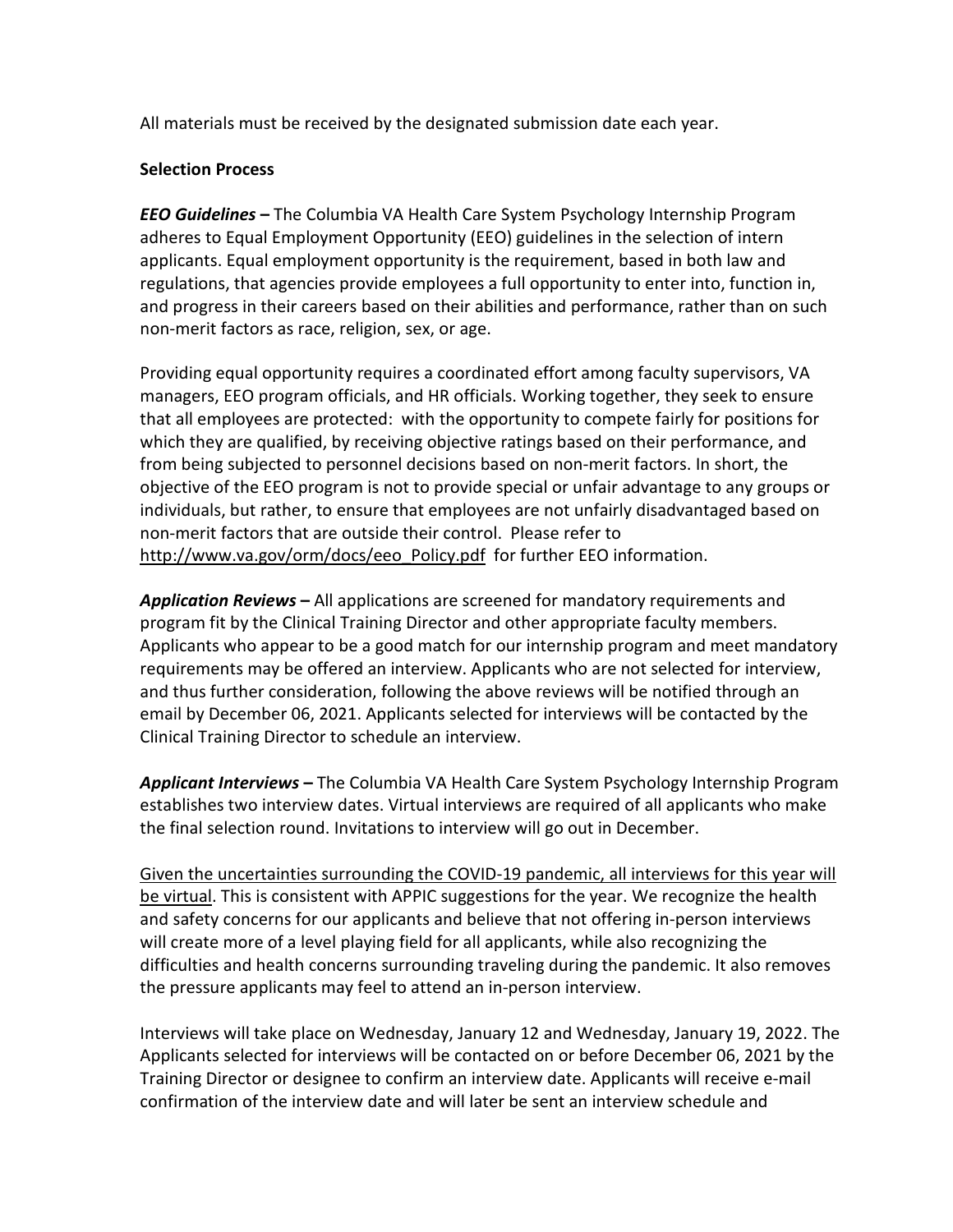information on attending the virtual interview day (outline, technology being used, etc.). On the day of interviews, applicants are given an overview of the training program by the Training Director, an introduction to available faculty members, and then are interviewed individually by two or more faculty members. Applicants will have the opportunity to discuss programs. Applicants are encouraged to follow up with phone calls or emails to faculty if they have further questions following the completion of the interview day.

*Applicant Ratings* **–** At least two faculty members review and rate each applicant packet prior to in-person interviews. Faculty members evaluate clinical training, assessment training, clinical experience, assessment experience, and letters of recommendation. Clinical training and experience are rated based on breadth and depth, as well as consistency with the program's generalist training philosophy. Assessment training and experience are evaluated for the variety of assessment instruments, number of instruments administered, and number of integrated reports written. Experience with both objective and projective assessment is preferred, either through training or practicum experience. For both clinical and assessment experience, supervised practicum experiences are given more weight.

Letters of recommendation are reviewed to determine applicants' strengths and weaknesses, acceptance of and response to supervision, demonstration of professional behaviors and ethical practice, and personal characteristics indicative of successful internship completion. Considerable weight is given to how well the prospective intern's professional experience and career goals match with the training philosophy and goals of the Columbia VA Health Care System Psychology Internship Program and relevant contribution to the program based upon evident individual/cultural diversity. These factors are also evaluated through the interview, and rated by the interviewer, as are professional demeanor and interview style.

The Columbia VA Health Care System Psychology Internship Program faculty prefers applicants who have their dissertation proposal approved by the start of the internship.

*Applicant Rankings* **–** Following applicant interviews, members of the Psychology Training Committee, primarily members of the Internship Supervision Committee, meet to review application packages and interview performance. Applicants are ranked based on interview ratings, ratings of applicant materials, and discussion among the Training Committee members. Applicants are placed on a rank order list, and low-rated applicants may be eliminated at this time. The final rank list is submitted to National Matching Services (NMS).

The preceding criteria serve as general guidelines for rating and ranking applicants. These guidelines are not inflexible and reviewers must rely on professional judgment when evaluating applicants that do not meet the standards noted above.

**Applicant Matching-** The Columbia VA Health Care System Psychology Internship Program participates in the Matching Program administered by National Matching Services Inc.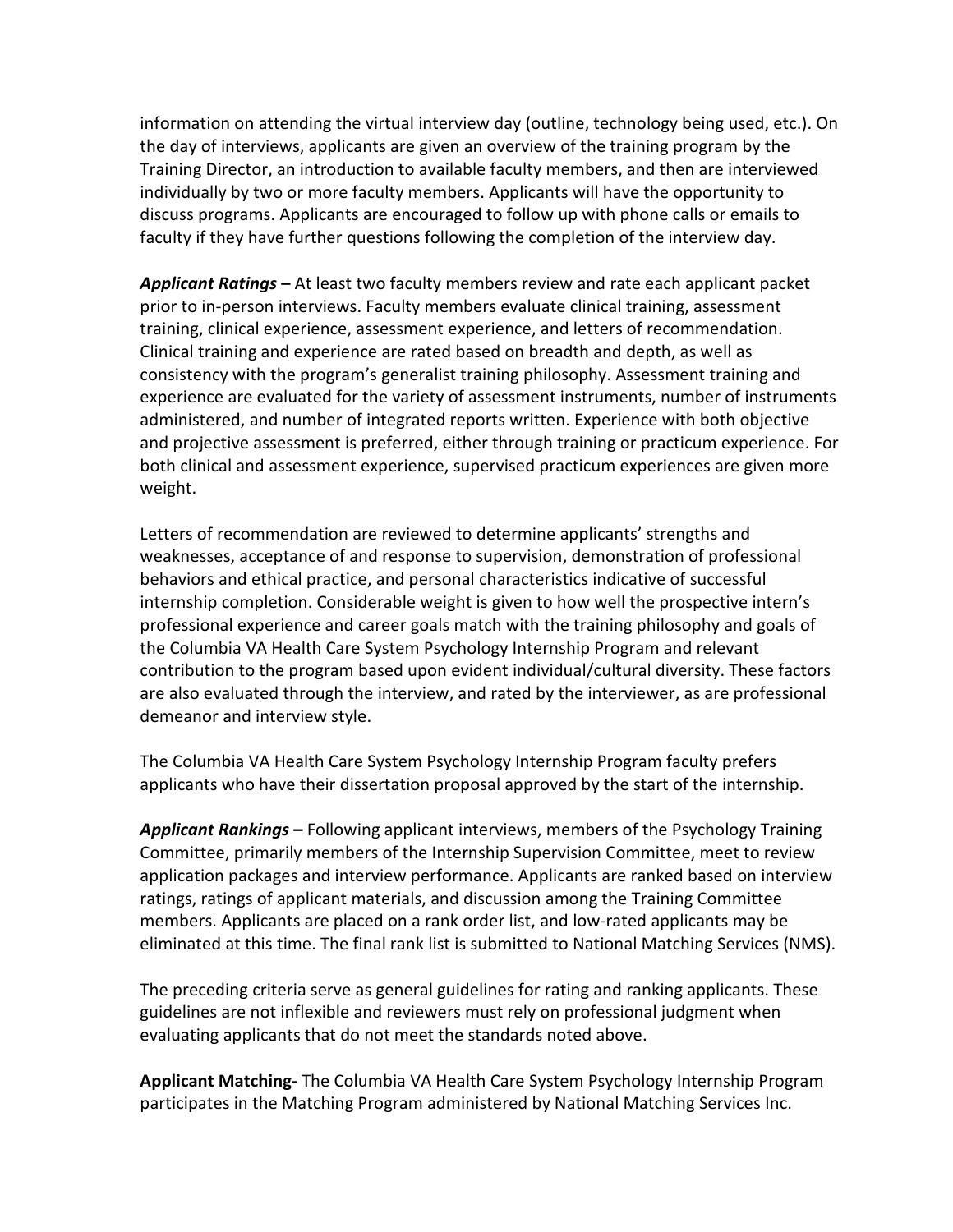(NMS) on behalf of the Association of Psychology Postdoctoral and Internship Centers (APPIC). Only those applicants who participate in the Match can be matched to our internship program. All applicants must apply through APPIC utilizing the online application process. Applicants can request an applicant agreement package from NMS through their web site at http://www.natmatch.com/psychint/ or by e-mail at: [psychint@natmatch.com.](mailto:psychint@natmatch.com)

The Columbia VA Health Care System Psychology Internship submits a final rank list via computer to National Matching Services (NMS). At the appointed time, the list shown by NMS is verified by computer link. Applicant candidates are advised of their status in the match according to the NMS program schedule. Acceptances and notification procedures follow the Association of Psychology Postdoctoral and Internship Centers (APPIC) Match Policies. This internship site agrees to abide by the APPIC policy that no person at this training facility will solicit, accept, or use any ranking-related information from any intern applicant. On the designated match day, NMS sends an e-mail to the program and to the applicants indicating the final outcome of the match. If positions remain open we will also participate in the second APPIC match.

The Columbia VA Health Care System Psychology Internship APPIC Match number is **2174.** APPIC Match Policies are available on the APPIC web site: [http://www.appic.org](http://www.appic.org/)

**Intern Appointment-** On match day, the Clinical Training Director or designee calls each intern by telephone to confirm that he or she has matched with our program. A letter of confirmation is sent within 72 hours of notification. Each selected intern must respond in writing that he or she accepts the appointment with the Columbia VA Health Care System Psychology Internship Program.

If you are selected as an intern, you will be considered a Federal employee, and the following requirements and processes will apply:

When these letters are received from the new intern, copies of the application folders are sent to Human Resources Management Service (HRMS), which will then begin the process of employment. The applicants are required to complete Application for Health Professional Trainees (VA 10-2850D), the Declaration for Federal Employment (OF 306), and the Health Professions Trainee Random Drug Testing Notification and Acknowledgement Memo. Falsifying any answer on the Federal documents will result in an inability to appoint an intern or will result in the intern's immediate dismissal from the training program. The appointment to an intern position is contingent upon the individual's application being cleared through a national data bank to screen for possible ethical and legal violations. All interns must pass employment screenings through the Department of Health and Human Services, Office of Inspector General, List of Excluded Individuals and the National Practitioner Health Care Integrity and Protection Data Bank, as well as a fingerprint and background check, before the appointment becomes official.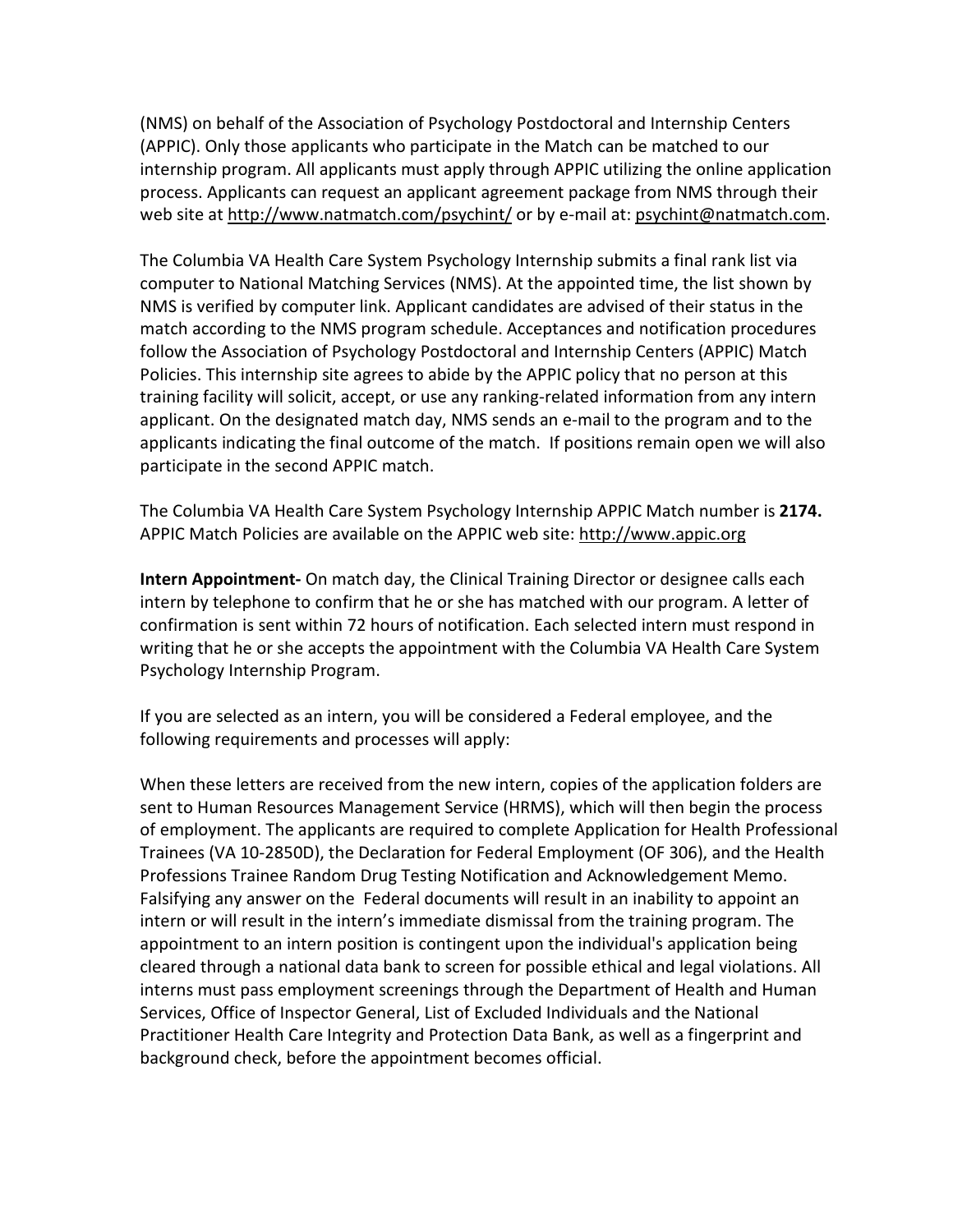Applicants who match with our site must also be aware of the following Federal Government requirements: The Federal Government requires that male applicants to VA positions who were born after 12/31/59 must have registered for the draft by age 26 to be eligible for any US government employment. Male applicants must sign a Pre-appointment Certification Statement for Selective Service Registration before they are employed. All interns will have to complete a Certification of Citizenship in the United States prior to beginning the internship. VA is unable to consider applications from anyone who is not currently a U.S. citizen and verification of citizenship is required following selection.

VA conducts drug screening exams on randomly selected personnel as well as new employees. Interns and Fellows may be required to be tested prior to beginning work and once on staff, they are subject to random selection as are other staff members. Interns and Fellows are also subject to fingerprinting and background checks. Match result and selection decisions are contingent on passing these screens. Please see the following link for additional information regarding the VA Drug-Free Workplace Program.

#### [VA Drug-Free Workplace Program Guide for Veterans Health Administration Health](https://www.va.gov/OAA/onboarding/VHA_HPTsDrug-FreeWorkplaceOAA_HRA.pdf)  [Professions Trainees](https://www.va.gov/OAA/onboarding/VHA_HPTsDrug-FreeWorkplaceOAA_HRA.pdf)

To comply with Federal and VA rules, a current and valid Affiliation Agreement between VA and the sponsoring doctoral program must be on file before the intern can be appointed. Most APA-accredited doctoral programs already have an agreement on file. Following the match and prior to the start of internship, the Training Director will contact the Directors of Clinical Training (DCTs) for all three interns. Each DCT for each matched intern will be asked to complete the Trainee Qualifications and Credentials Verification Letter (TQCVL). This document is required for all VA Psychology Internship programs. Overall, this document confirms that you (as a VA trainee) are in satisfactory physical condition to meet the requirements of the internship program (and have had a physical within the last 12 months), as well as attesting that interns have met appropriate tuberculosis screening as well as having other immunizations. Appointment to the internship cannot happen until this document is signed by both the intern's graduate program and senior leadership at the Columbia VA Health Care System. We will work closely with your graduate program to ensure this document is completed in a timely manner. For more information about this document, please see the web address linked here

[\(https://www.va.gov/OAA/TQCVL/2021TQCVLGuideFINAL.pdf\)](https://www.va.gov/OAA/TQCVL/2021TQCVLGuideFINAL.pdf).

New interns will also complete pre-employment Online Cyber Security Awareness Training, Privacy Training and sign the Rules of Behavior before arriving for orientation. After all documentation is complete, interns will be ready to start at the beginning of the pay period around the end of July/beginning of August.

All intern information is kept in a locked confidential file. This file is kept confidential; however, it will be available for site visitors for the next accreditation review with the understanding that specific identifying content will be kept confidential by the site visitors.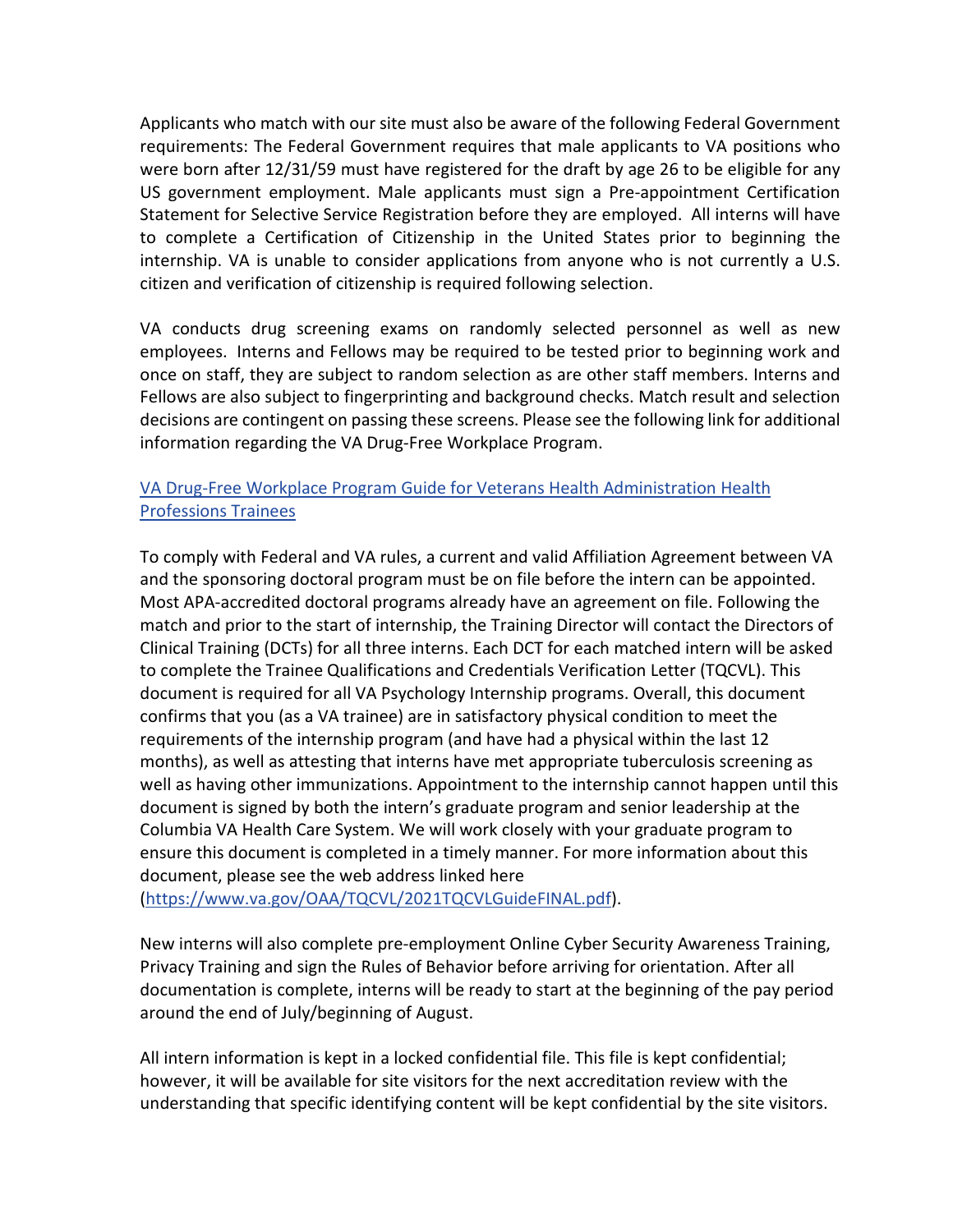Health Professions Trainees (HPTs) are appointed as temporary employees of the Department of Veterans Affairs. As such, HPTs are subject to laws, policies, and guidelines posted for VA staff members. There are infrequent times in which this guidance can change during a training year which may create new requirements or responsibilities for HPTs. If employment requirements change during the course of a training year, HPTs will be notified of the change and impact as soon as possible and options provided. The VA Training Director for your profession will provide you with the information you need to understand the requirement and reasons for the requirement in timely manner.

#### *Privacy Policy*

*We will not collect any personal information about you when you visit our website.* 

#### *COVID-19 Related Changes to Internship*

The COVID-19 pandemic has created numerous personal and professional challenges for us all. One of these challenges is uncertainty about what will happen next week, next month, and especially one year from now.

The Columbia VA Health Care System psychology training program has prided itself on its transparency, and in providing detailed and accurate information about our program and training opportunities. With COVID-19, transparency means we cannot definitvely predict how specific rotations or adjunctive training opportunities may evolve for the 2022/2023 training year.

Although a lot has happened during the pandemic, our dedication to high-quality clinical care and psychology training and our dedication to the trainees themselves has never been stronger. We will likely be utilizing more forms of telehealth and technology-based delivery platforms. We do not expect there to be any significant changes to the base clinical services or populations served through rotations and the experiences described in our materials.

Hour requirement changes: We realize that the current pandemic may have affected applicant hours. We want to acknowledge this and allow for some flexibility in required hours. If your hours are below the intervention and assessment required hours please write in your cover letter why your hours do not meet the minimum requirements and what your projected hours are to be for intervention and assessment by start of internship.

Please feel free to reach out to us if you have any questions. Contact information can be found in the Application and Selection Procedures section.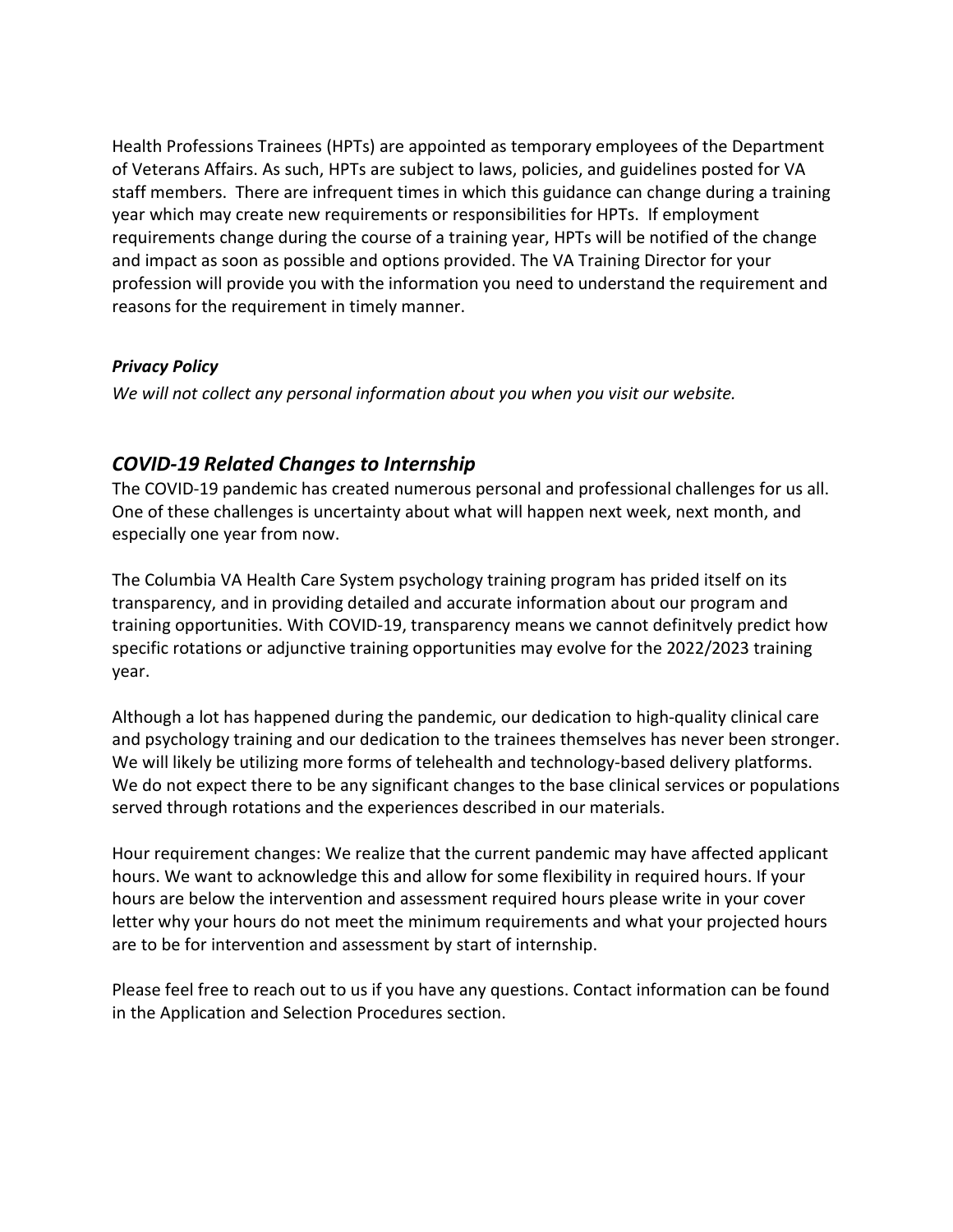#### **Changes to On-boarding**

We do anticipate starting internship on-time and will still require all the normal on-boarding requirements including being up-to-date on immunizations, a physical, and fingerprinting. Safety measures are being taken at the facility for fingerprinting and receiving badges.

#### **Facility Safety Procedures**

Our facility has enacted a large number of safety measures to allow for as much social distancing as possible. At this time, trainees will be expected to be on-site for the duration of their clinical duties. Facility-wide safety measures include the following: staff must wear masks at all times when on campus unless they are alone in their office; all staff must stay home if they are not feeling well and cleared by Occupational Health before returning to work if experiencing any COVID-19 symptoms, all staff and trainees are given standard surgical masks, interns will have their own offices. At the current time there is a mixture of both in-person and virtual care being provided. Veteran's who are seen on-site are required to enter through one location and are screened upon entry. They are also required to wear a mask for the duration of their visit.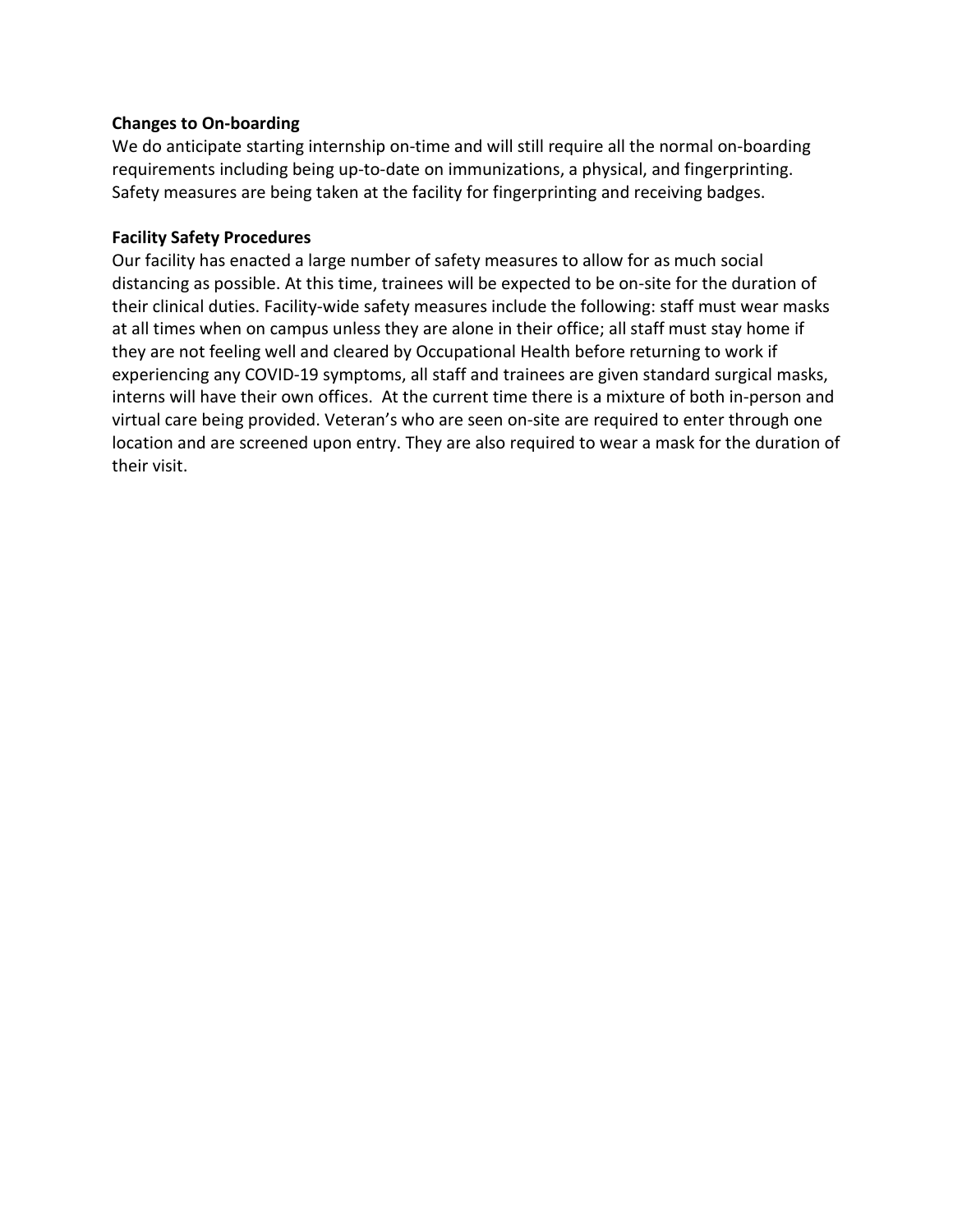## **Internship Admissions, Support, and Initial Placement Data**

#### **Internship Program Admissions**

**Date Program Tables are updated: August 20, 2021**

**Briefly describe in narrative form important information to assist potential applicants in assessing their likely fit with your program. This description must be consistent with the program's policies on intern selection and practicum and academic preparation requirements:**

The training program at Columbia VA Health Care System offers a yearlong rotation (General Outpatient Mental Health Service and two six-month specialty rotations (Trauma Recovery, Serious Mental Illness, Clinical Neuropsychology, and Suicide Prevention. Rotation placements are in the clinical settings in which direct patient care occurs. In these placements, interns participate in all or most of the duties of the psychologist working in that setting. Initially, training may involve considerable instruction, observation, and modeling, depending on the prior preparation and skill level of the intern. However, with time and experience, interns assume greater levels of responsibility. As mentioned, our intent is to prepare our interns to approximate full professional functioning during the internship year, thereby assisting in a successful start to the post-doctoral or entry-level professional position.

The main rotation placement occupies two full days a week (16 hours) for the entire year. The specialty rotations fill another two full days (16 hours) with a rotation change every six months. The fifth day a week (8 hours) is filled with formal didactic training, seminar series, journal club, group supervision, supervision with the Clinical Training Director(s), and administrative time. This division of time is designed to allow for breadth of experience, while still providing sufficient time within a setting to achieve depth of experience. The interns' specific interest and goals are considered and incorporated into rotations, planning and placement prior to arrival and as interest and goals change throughout the training year.

**Does the program require that applicants have received a minimum number of hours of the following at time of application? If Yes, indicate how many:**

**COVID-19 related changes:** We realize that the current pandemic may have affected applicant hours. We want to acknowledge this and allow for some flexibility in required hours. If your hours are below the intervention and assessment required hours please write in your cover letter why your hours do not meet the minimum requirements and what your projected hours are to be for intervention and assessment by start of internship.

| <b>Total Direct Contact Intervention Hours</b> | N | Amount: 500 hours |
|------------------------------------------------|---|-------------------|
| Total Direct Contact Assessment Hours          | N | Amount: 150 hours |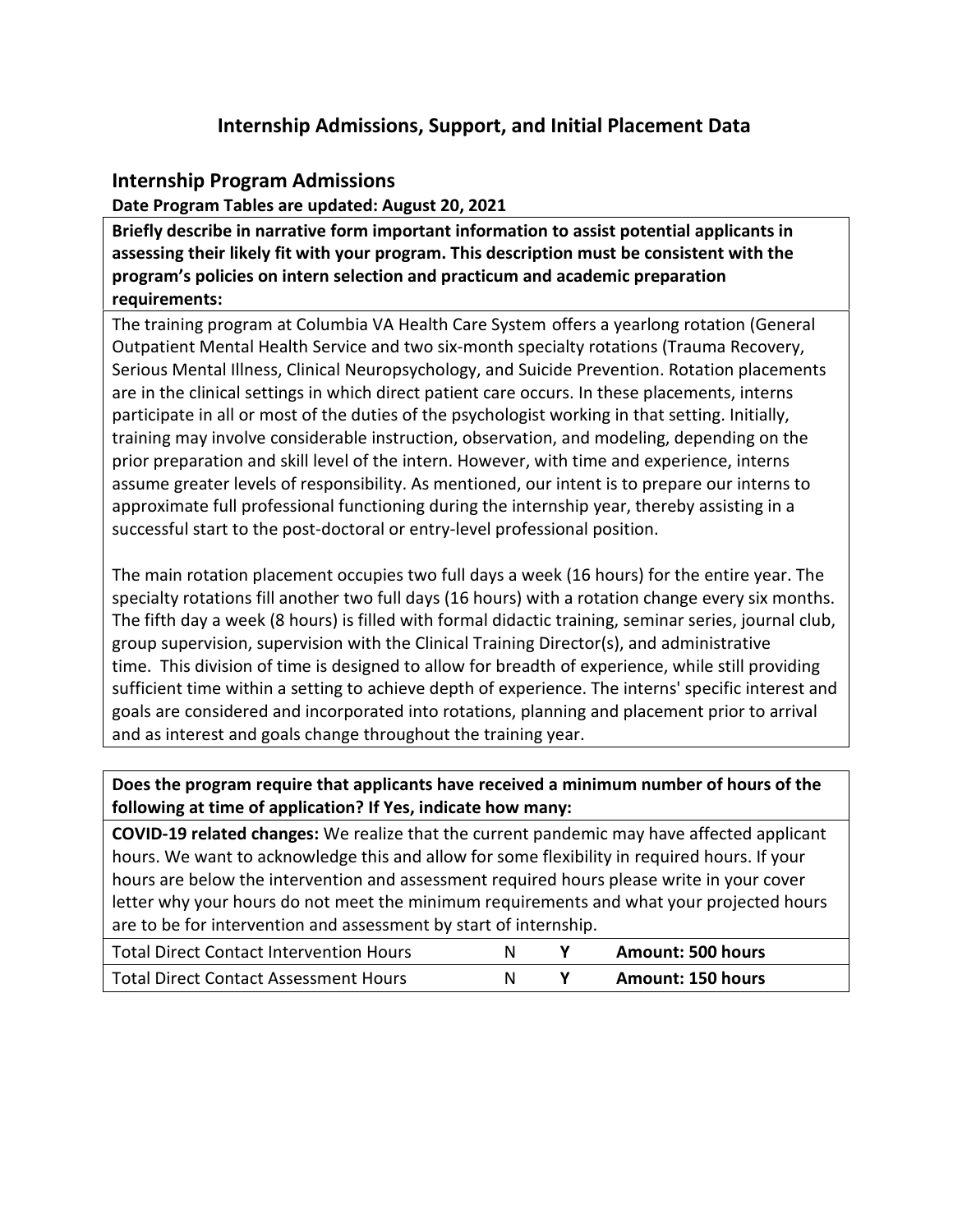#### **Describe any other required minimum criteria used to screen applicants:**

All applicants for VA internships must be U.S. citizens enrolled in an APA accredited Ph.D. or Psy.D. program in clinical or counseling psychology. To be considered for acceptance, a candidate must be approved by his or her Director of Clinical Training as ready for internship. All applicants must have completed three full years of graduate study leading to the doctorate (less than three years may be acceptable with special recommendation by the sponsoring university).

| Annual Stipend/Salary for Full-time Interns                                   |            | \$26,297  |  |
|-------------------------------------------------------------------------------|------------|-----------|--|
| Annual Stipend/Salary for Half-time Interns                                   |            | N/A       |  |
| Program provides access to medical insurance for intern?                      |            | No        |  |
|                                                                               |            |           |  |
| If access to medical insurance is provided:                                   |            |           |  |
| Trainee contribution to cost required?                                        | <b>Yes</b> | No        |  |
| Coverage of family member(s) available?                                       | <b>Yes</b> | No.       |  |
| Coverage of legally married partner available?                                | <b>Yes</b> | No.       |  |
| Coverage of domestic partner available?                                       | Yes        | No        |  |
| Hours of Annual Paid Personal Time Off (PTO and/or Vacation)                  |            | 104 hours |  |
| <b>Hours of Annual Paid Sick Leave</b>                                        | 104 hours  |           |  |
| In the event of medical conditions and/or family needs that require extended  |            |           |  |
| leave, does the program allow reasonable unpaid leave to interns/residents in |            |           |  |
| excess of personal time off and sick leave?                                   | <b>Yes</b> | No        |  |
| Other Benefits (please describe): 11 paid Federal Holidays                    |            |           |  |
|                                                                               |            |           |  |

## **Financial and Other Benefit Support for Upcoming Training Year\***

\*Note. Programs are not required by the Commission on Accreditation to provide all benefits listed in this table